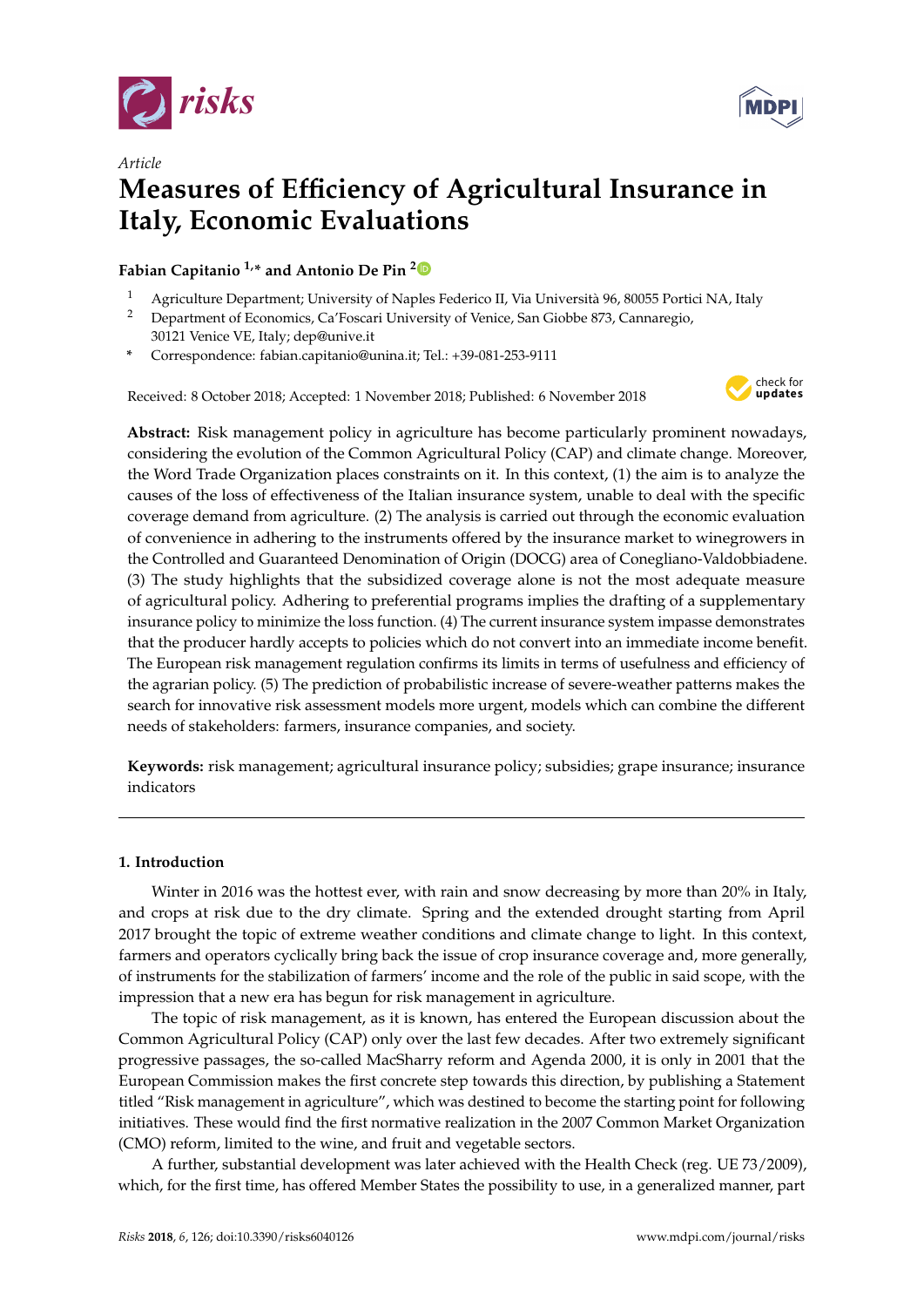of the budgetary resources destined to direct payments to support farmers in accessing two coverage types: insurance policies and social welfare funds for damages to the production due to adverse weather, plant diseases, epizooties and environmental emergencies. The enabled resources for said purpose—and entirely spent by member States, resorting to the opportunity offered by art. 68 of Reg. UE 73/2009, overall, amounted to 761 million, between 2010 and 2013. Using them were five countries, Italy, France, Belgium, the Netherlands, and Hungary, which mainly destined the resources to the facilitation of access by farmers to the insurance instruments, whereas very limited, and often of experimental nature, were the initiatives relating to social welfare funds.

Later came the 2013 reform which, ever since its premises, certified the importance of the risk management theme for the future of CAP. The Commission Statement preceding the legislative proposition for CAP 2014–2020 allowed great space to the theme, also in the wake of the heated academic and political debate which was accompanying the highs and subsequent lows of the international prices for agriculture registered between 2007 and 2011. The document at issue had a specific paragraph titled "Risk Management Toolkit", whose indications anticipated in quite minute detail what would be the content of the reform. It is a set of measures disposed by the Member Countries, with regards to the rural development, to facilitate the farmers in resorting to three coverage instruments. Other than facilitations regarding the stipulation of insurance policies and social welfare funds, a new instrument has been introduced, that is the *Income Stabilization Tool* (*IST*). The procedure appears particularly innovative, not as much in the formula—social welfare-based, as for the damage-coverage funds—as in the fact that it is the risk of experiencing substantial losses in the company income which is covered.

The toolkit protocol is entrusted to articles 37, 38 and 39 of the Regulation 1305/2013, which defines three types of intervention:

- financial contributions for the insurance policies for adverse weather conditions, plant diseases, epizooties, parasitic infestations (art. 37). The contribution covers part of the insurance cost (65%) and the coverage acts when the loss surpasses 30% of the farmer's average yearly production;
- financial contributions for mutual funds for plant diseases, epizooties, environmental emergencies (art. 38). The contribution covers part of the losses (65%) and the reimbursement intervenes when the loss surpasses 30% of the farmer's average yearly production;
- financial help for mutual funds for income stabilization—income stabilization tool (IST, art. 39). The contribution covers part of the income decrease (65%) and the reimbursement intervenes when the loss surpasses 30% of the farmer's average yearly income.

The new instrument, while having been widely welcomed with trust, has not had the hoped-for success. As a matter of fact, if one looks at how each Member State implemented the planning of resources dedicated to rural development in the timeframe 2014–2020, the total commitment amounts to around 2.67 billion Euros, of which 1.7 billion have come from the European Union and the rest (47%) have been made available from Member States' budget as match-funding. A certainly not-so-substantial measure, equal to 0.4% of the CAP total budget. It is, nevertheless, to be noted how, in this context, the Italian situation is quite different: the Country, as a matter of fact, is the main activator of resources for risk management in the CAP environment, with a high planned expenditure, of about 1.64 billion for the timeframe 2014–2020, which represents alone over 60% of the total planned expenditure in Europe and almost 8% of the available resources on a national level for rural development.

The not-so-encouraging result found from this last measure—which many consider the most innovative measure to mitigate the risks of European farms—have persuaded the Commission, in the framework of the Omnibus Regulation, to propose a new typology of IST, of sectoral type, promoted by giving participants a lowering of the threshold over which one can have an indemnification, from 30 to 20% of the average income.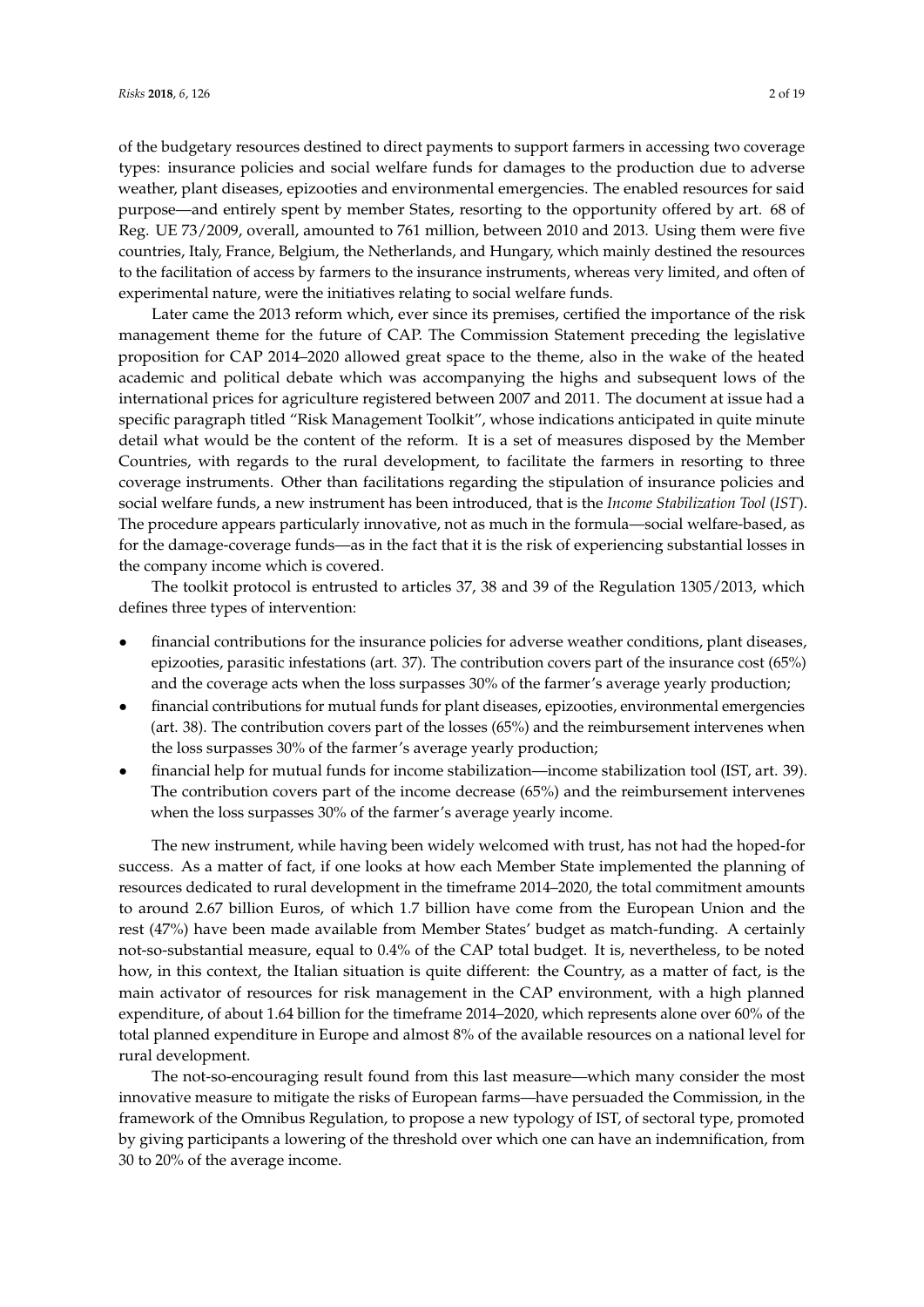The range of the Commission's initiative was then expanded through the legislative procedure, by extending the modifications which were applied to the *sectoral IST* to the stipulation of insurances and the participation to social welfare funds. On the other hand, by extending the public contribution for all four subsidized insurance formulas disciplined by CAP—subsidized policies, social welfare funds for plant diseases, epizooties, environmental emergencies, *IST*, and the new *sectoral IST*. These modifications will allow farmers to benefit from indemnification, in case they subscribe subsidized policies, or planned compensation, in the case of social welfare funds and *sectoral IST*, if the product, or income, loss exceeds 20% of the average of reference—not 30% as it is nowadays. In both cases, the maximum coverage of the public contribution increases from 65%, as it is now, to 70%.

The introduced modifications aim to increase the demand of subsidized instruments for risk management, by improving their cost-opportunity ratio. In the same direction, the chance that public resources could contribute to the building of the initial capital of mutualistic funds and IST is established. With regards to the latter, in order to simplify the evaluation of participant-recorded income losses—which many deem responsible for part of the delays in the activation of the measure—it is also established that the loss evaluation reference can be represented through economic indexes, solving part of the problem which is linked to the rebuilding of company income.

In the light of these considerations, the aim of this study is to highlight the inadequacy of the current coverage offer, that is, the lack of efficiency of the current subsidized insurance policies, in particular cultivation and territorial contexts.

For this purpose, the paper reproduces some elaborations and simulations of descriptive indicators, which have been used in the literature for the insurance system performance evaluation; as an advantage, it makes use of specific information coming from Producers Insurance Consortium. Furthermore, it proposes an original yet simple efficiency index of the sector policy, suggested as a plausible measure for the reliability of subsidies. In the study, the overall economic loss of the farmer not covered by the policy is compared to the presence of insurance coverage. The research adopts a comparative static approach and measures the specific atmospheric adversities that have damaged the wine production. The economic convenience compares alternative situations, until it is possible to identify the elements of judgement relevant to the farmer. This is conditioned on the one hand by expected losses, on the other by the costs of joining insurance programs.

A further research question, indeed, is to explore the goodness of the sectoral public intervention, understood as the capacity of the measures designed to provide specific benefits to producers. On the other hand, the subsidized regime is aimed at the spread of agricultural insurance. The elements referring to public costs are part of this assessment. Public contributions to farmers, in fact, must not result in undue surplus for insurance companies.

The simulations developed on a however limited geographic area and the main conclusions reached on a circumstantial basis, can focus on the determining elements of choice on insurance adhesion of one of the most important products, wine grapes, among those which benefit from the subsidized system.

#### **2. Materials and Methods**

#### <span id="page-2-0"></span>*2.1. The Risk Management Regulatory Evolution and the Literature Review*

Formally, the public intervention for risk and crisis management in Italy started in 1970 with law n. 364, which established the birth of the National support fund (FSN) which had two distinct functions: compensatory payments to farmers who had production and income compromised due to events which were out of their control; support to insurance policies. The access to ex-post compensatory payments was guaranteed to all farmers who had suffered damages, regardless of the stipulation or lack of an insurance contract.

For 1981 to 2009, the expenditure emitted by FSN reached around 10 billion Euros [\(Capitanio and](#page-17-0) [Cioffi](#page-17-0) [2010\)](#page-17-0).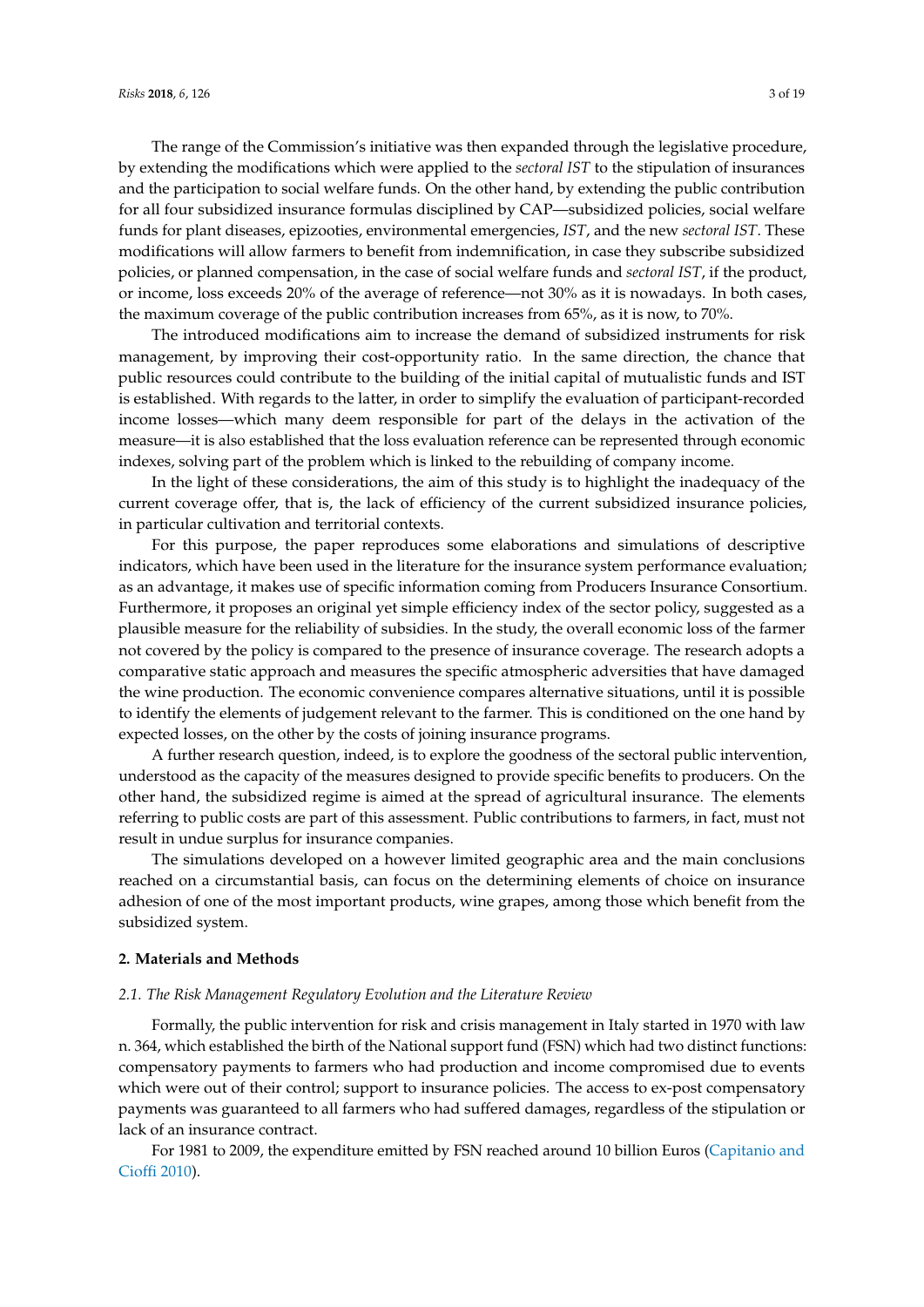A big part of public spending was used for compensatory payments in the event of disasters and calamities, whereas the remaining part was dedicated to the support of the insurance instrument. The Italian system of damage compensation, however, has proved to be very flexible with regards to the requirements of the circumstances, that is the fund capacity was yearly supported, when necessary, by ad-hoc legislative interventions.

Besides, the system based on the ex-post damage compensation worked well in times in which the adversities were sporadic, due to the lesser vulnerability of the agricultural activities [\(Cafiero et al.](#page-17-1) [2006\)](#page-17-1). With the increase of the frequency of adverse weather conditions, this public intervention modality has shown, through the years, all its limits, as bearer of distortions of company conduct [\(Capitanio and](#page-17-0) [Cioffi](#page-17-0) [2010\)](#page-17-0). As a result, the expectance of ex-post damage refund was alimented, and the adoption of preventive actions by companies and the diffusion of insurances were discouraged, thereby increasing the total cost to be borne by the people.

This quite unsatisfying situation led policy makers to substantially modify the public intervention in risk and crisis management in agriculture in Italy.

Since 2002, the main modifications—which culminated with the emission of legislative decree 102/2004—can be summarized as follows: the possibility given to cooperatives to stipulate insurance contracts, as defense associations; the possibility given to cooperatives to establish mutualistic funds for risk management, which can receive by the public intervention as much support as insurances—funds which, in fact, have yet to become available—with the public support for administration costs; the authority given to single farmers to directly stipulate subsidized insurance policies with insurance companies.

2005 was the first year of full implementation of the subsidized insurance system reformation in agriculture, when the decree requiring the insurance of the whole production in a given area, with regards to the product which is object of the policy, became law.

As introduced above, with the introduction of the Health Check (2008), the topic of risk management in agriculture and the subsequent public support to the instruments, began to be talked about at European level. Focusing on the vinicultural sector, of interest in our study, the subsidized insurance remains the most important part of the system, as it is considered in the international sector support program with a maximum subsidized rate of 65% of the owed premium.

In Italy, to overcome the regional differences and the historic lack of subscriptions to insurance instruments in the southern and central regions, the choice made was to rely on a national measure, within the National Rural Development Program, with an endowment of 1.64 billion Euros.

The Regional Rural Development Program completes the system, with ex-post actions primarily focused on the restoration of the agricultural potential, which was damaged by catastrophic events (measure 5.2). In this case, the capital contribution payment comes from the national support fund and amounts to 50% of the admissible costs.

The contributions to the insurance market coming from the European Union are distributed through European Agricultural Fund for Rural Development (EAFRD), through the National and Regional rural development plans, as well as through the first pillar of the CAP. The vinicultural sector's CMO, established with reg. (CE) 1493/99, is in fact, embedded in the unified CMO (reg. (CE) 1234/07). The 2008 Wine CMO reform includes also risk management measures whose application was delegated to the Government with the National support program to the vinicultural sector. The vine insurance is obviously included among the financing<sup>1</sup>. The granted funds to insurances for distillation and part of those destined to promotion are still exclusively under national management. The yearly amount for the support to harvest insurances is 20 million Euros, 5.9% of the total<sup>2</sup>.

<sup>1</sup> "Support for harvest insurance shall contribute to safeguarding producers' incomes where there are losses as a consequence of natural disasters, adverse climatic events, diseases or pest infestations." reg (EU) 1308/2013.

<sup>2</sup> The yearly funds for the National wine support program amount to 336.997 million Euros, for the 2014-18 period to 1,684,985,000 Euros.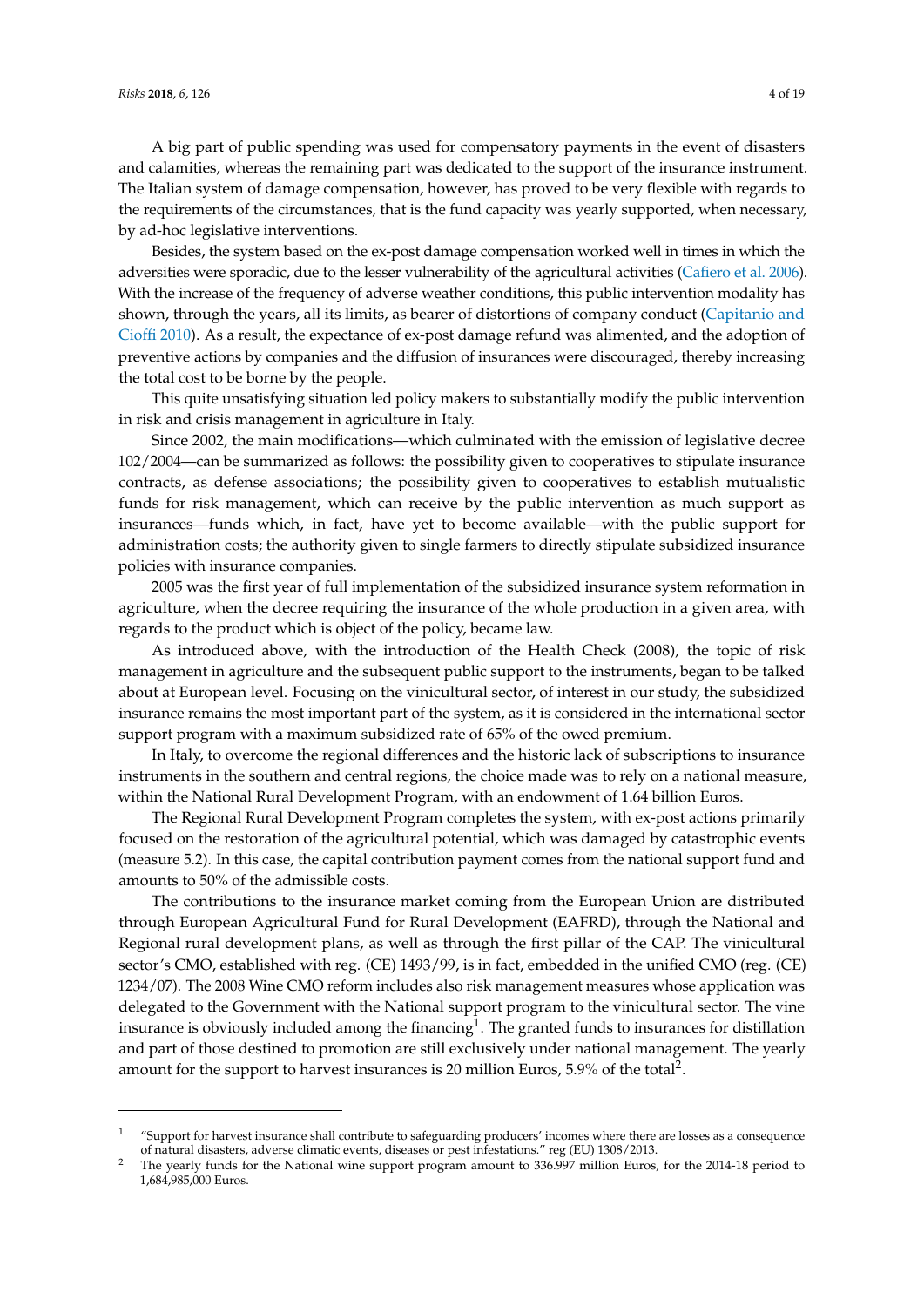The "M measure" of the Program includes the support to vinicultural businesses to cover climate-related risks, diseases, infestations on wine grape harvests, in compliance to the Agricultural Insurance Plan<sup>3</sup> [\(Seccia](#page-18-0) [2016\)](#page-18-0). The executions of autonomous Regions and Provinces are carried out over data from digitized policy certificates, obtained from the database of SIAN (National agricultural information system). The insurance plan compliance check verifies the correspondence between insured vines and cadastral data of the company's dossier.

There is no doubt that the role of the public policies in support of risk management is increasingly relevant, granting in massive form the subsidies to insurance premiums and the distribution of ex-post reimbursements.

The innovative element pertains to the fact that at least until the application of the Omnibus Decree, the European agricultural policies prove to be increasingly subject to the international agreements (WTO) [\(Cafiero et al.](#page-17-2) [2007\)](#page-17-2). This forces governments to search for indirect measures of support to businesses, more compliant to the global rules which, although still in progress of definition, in time will appear increasingly binding for local agricultural economies $^4$ . Consequently, the ability to consider agricultural insurances as partially immune measures to the obligations of reduction of the internal support which is expected by the General Agreement on Tariffs and Trade (GATT), becomes the incentive to strengthen public assignments by local governments, without a careful analysis of the efficacy and efficiency of the implemented policies, from the financial point of view as well.

The obviousness of the agricultural insurance private market failure, on the other hand, leads to wonder over more suitable forms and procedures of public intervention, in a context in which the progressive reference to increasingly demonstrated climate change seems almost useful to lure even the most hostile farmers into subscribing policies.

From a theoretical point of view, the American literature mainly focused on identifying the causes of agricultural insurance market imperfections is plentiful [\(Knight and Coble](#page-17-3) [1997;](#page-17-3) [Babcock](#page-17-4) [2012\)](#page-17-4). Quite different is the rich and ever-growing European research, which favors countries in which the public intervention on insurances and mutuality is more significant (Italy, Spain, France, Scandinavia) [\(Garrido and Zilberman](#page-17-5) [2008\)](#page-17-5). Or, in which the representation of the differences in business-risk profiles is of interest because of the agronomic, structural, and social differences. [\(Cafiero et al.](#page-17-1) [2006;](#page-17-1) [Enjolras et al.](#page-17-6) [2012\)](#page-17-6) In Italy as well, because of a weaker public intervention than other economies, the importance of identifying the main factors of the agricultural insurance demand is highlighted [\(Capitanio and Cioffi](#page-17-0) [2010\)](#page-17-0).

In light of this, from the point of view of the economic analysis, it seems fitting to have an approach which starts with the instance of maximization of the farmer's income. The probability of participation in the insurance contract gains positive, statistically significant values, with references to the expected return from subscribing a policy as compared to the costs [\(Gardner and Kramer](#page-17-7) [1986\)](#page-17-7). In this context, a determining role is played by the policies of subsidy to premiums payed by the farmers [\(Babcock and Hart](#page-17-8) [2005\)](#page-17-8).

This seems to be the starting point of research, which can later identify the role of other variables of the farms, such as the relevance of the farm's dimension, or the relative value of the production in deciding whether to adhere to an insurance program, or even detect the existence of positive connections among different, structural and social, variables [\(Goodwin](#page-17-9) [1993;](#page-17-9) [Walters et al.](#page-18-1) [2012\)](#page-18-1).

#### <span id="page-4-0"></span>*2.2. Elements of Analysis*

The empirical analysis is carried out through the economic evaluation of the instruments which are currently offered by the insurance market and of the simultaneous comparison with the probabilistic

<sup>3</sup> Art. 103 unvicies, reg. (EC) 1234/07.

The WTO regulation includes support to agricultural insurances and ex-post to calamities in the "green box" (art 7  $\&$  8, Annex II, Agreement on Agriculture).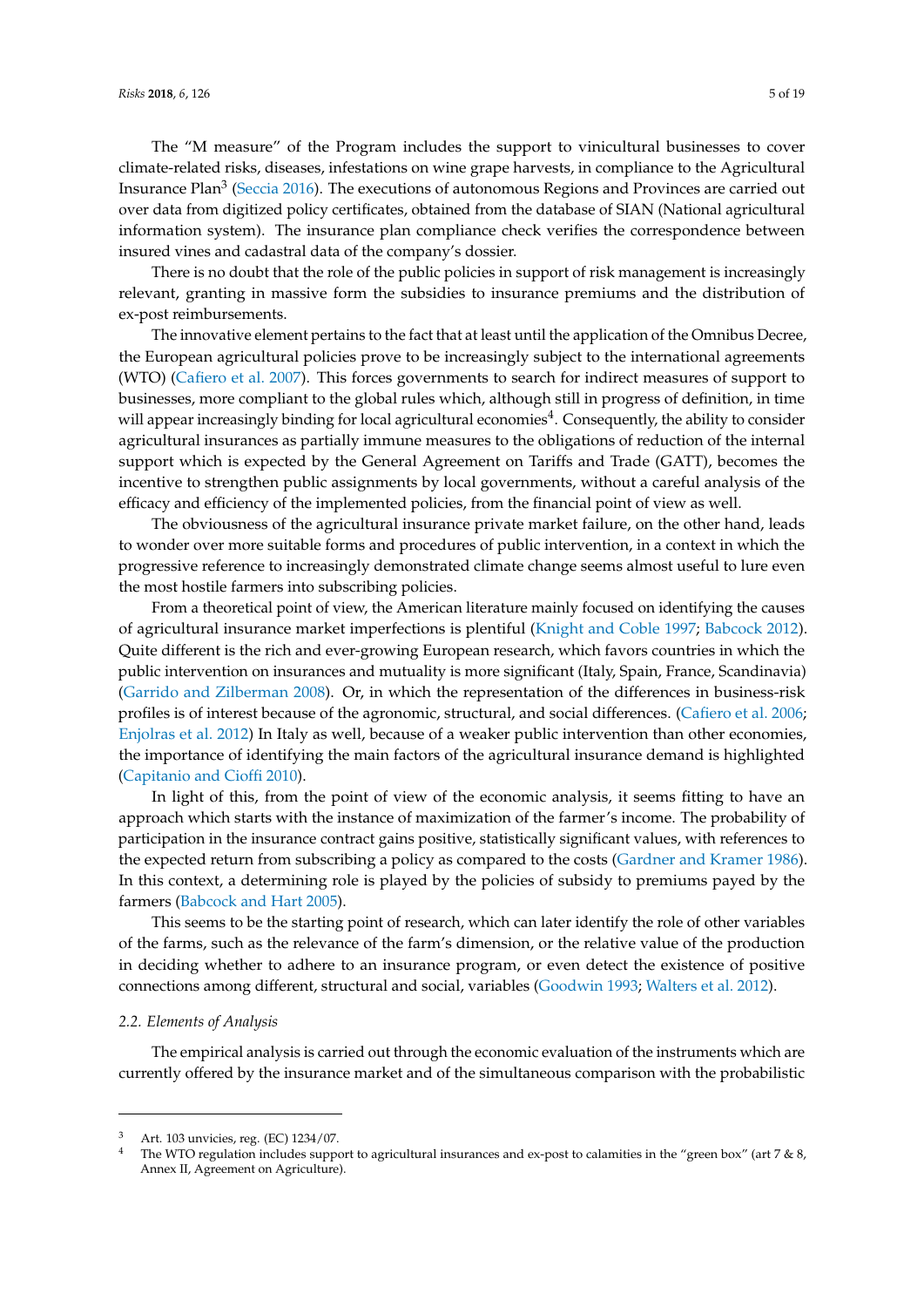evolution of adverse weather events in the Controlled and Guaranteed Denomination of Origin (DOCG) area of Conegliano-Valdobbiadene. The observed research is carried out through a sensitivity analysis, using a comparative static approach, and considering the timeframe 2010–2017: the specific adverse weather conditions which damaged the vinicultural production are measured. In the analyzed static scheme, the total economic loss of a farmer who is not covered with a multi-risk policy is compared to that of a farmer who has a subsidized insurance. The economic convenience estimate in alternative situations leads to identify crucial judgement elements in the ex-ante choice of the farmer, in the light of the adverse events which have in fact happened. This leads to shape up the better cut out insurance typology on an actual climate risk, and thus income, profile of the companies in the analyzed area. The aim is to emphasize the high loss of efficiency of the Italian insurance system nowadays, incapable of meeting the specific coverage requirements of each section and territory. The too generic profile of the current insurance offer, in fact, cannot safeguard a great part of the primary production in Italy, so less than 20% of the gross saleable production has proved to be insured in 2017.

A sensitivity analysis is carried out about the passive defense of the productive risk management by the vine grower, with regards to three comparative scenarios $^5$ . The comparison is accomplished through the ex-post study of the function of total loss in value associated, relying on a comparative statics approach<sup>6</sup>.

Firstly, the effects of frequent and catastrophic adversities are calculated when there is no insurance policy, a frequent situation among small vine growers.

The second scenario includes businesses subscribing a subsidized policy, while the third alternative considers the hypothesis that the vine grower could get a full insurance, even signing a complementary, non-subsidized policy.

The procedure which minimizes the function of total loss overall will be the most convenient for the farmer.

The analysis allows us to identify the operational and regulatory conditions under which insuring harvests can be perceived as convenient by a wider group of agricultural producers.

At the same time, the role of the other participants, such as that of the insurance companies and the public actor, which organize the distribution of the subsidies to the policies, is highlighted.

In wine grape production, for the vine grower, the function of total loss in value calculated in a given timeframe can be described as:

$$
\sum_{t=1}^{n} VLt(dt) = \sum_{t=1}^{n} [VDt + PRt - Rt(dt)] \tag{1}
$$

where *t*: years; *VLt*: value of the loss; *dt*: damage rate; *VDt*: damage value; *PRt*: policy premium; *Rt*(*dt*): value of the indemnification, as referred to *t* time.

From this, one can obtain the function of indemnification:

$$
R(d) = \begin{cases} 0 & \text{if } d \le t \\ IV * d - IV * dr = IV * (d - dr) & \text{if } d > t \end{cases}
$$
 (2)

where: *t*: threshold of damage qualification; *IV*: insured value; *dr*: deductible rate; where *dr* < *t*.

In subsidized insurances, deductibles and threshold of damage qualification are present and expressed as percentage of the insured value.

<sup>5</sup> We refer to active defense (on farm strategies) when technologies for the mitigation of risk, such as the anti-hail system are used; the evaluation of economic convenience of said technologies as compared to passive defense, might constitute a preliminary level of choice [\(Pilati-Boatto](#page-18-2) [2009\)](#page-18-2).

<sup>6</sup> In fact, the climate-caused accidents do not have consequences only on the itinerant production, but rather on the vegetative components, influencing the future harvests. The damage reimbursement does not provide, however, for dynamic components [\(Prestamburgo](#page-18-3) [1995\)](#page-18-3).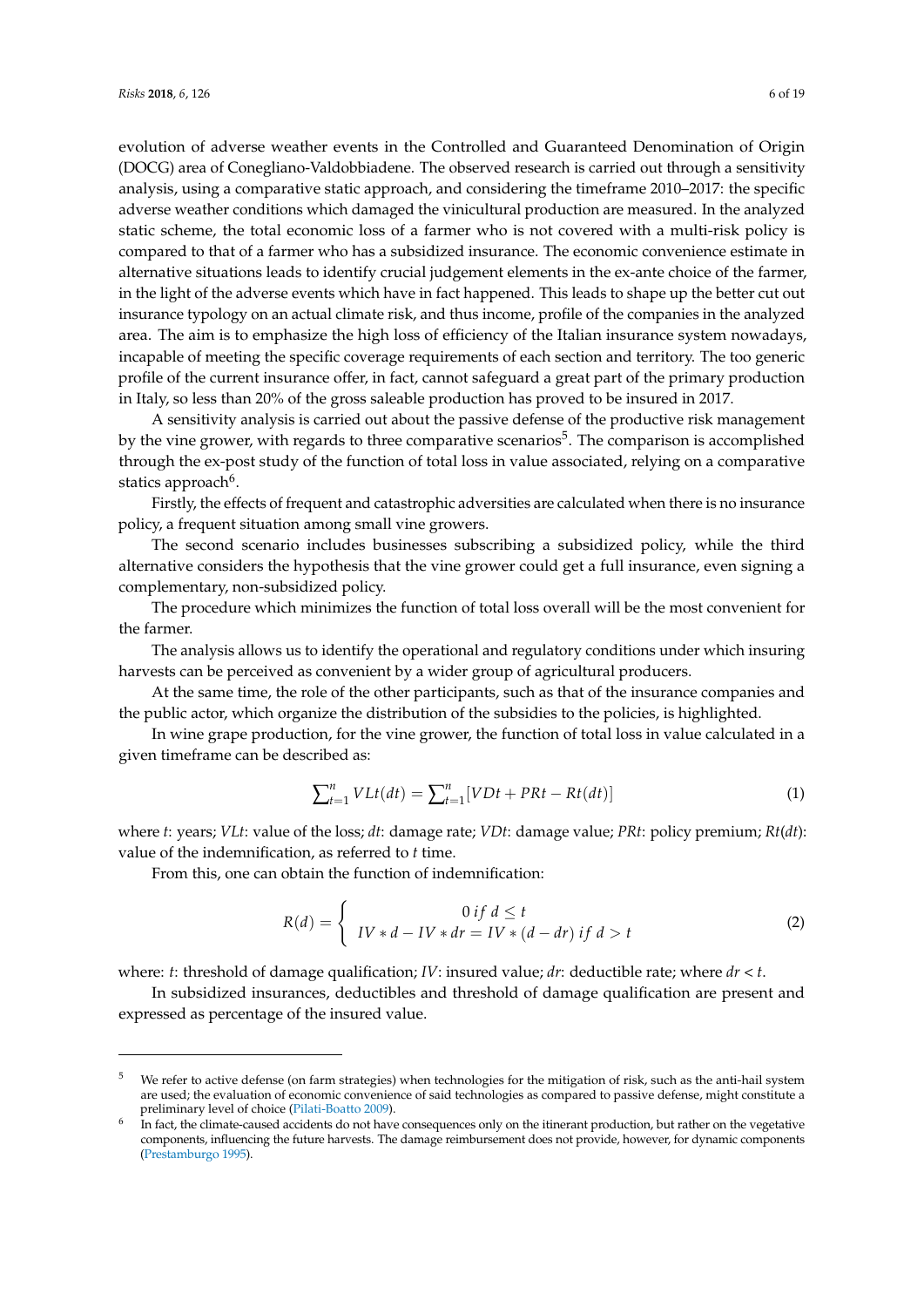The indemnification function acquires positive values only when the damage is greater than the threshold. The presence of an accident qualification threshold modifies the economic convenience parameters, both for the vine grower and the insurance company.

Once the sensitivity analysis has been carried out, the results of empirical evidence in terms of potential loss and predictable damage can be used for an ex-ante evaluation of subsidized insurance programs.

In this case, the function of loss can be:

$$
E[LV(d)] = E[VD] + E[PR] - E[R(d)]; \qquad (3)
$$

where: E[VP(d)]: expected loss value; E[VD]: expected damage value; E[PR]: expected policy premium value; E[R(d)]: expected compensation value.

The expected benefit of the vine grower [E(B)] equals the received indemnities, minus the payed premium, apart from the subsidy:

$$
E(B) = E(R) - E(PR - Ai) = E(R) + E(Ai) - E(PR) = E(R) + E(PR)^{*}(a - 1)
$$
\n(4)

where: Ai: public aid to the premium, equivalent to PR\*a, where a: aid rate.

The public aid (Ai) is detracted from the tariff gross rate (T) to identify what is at the expense of the vine growing company, which represents the tariff net rate  $(Tn)^7$ .

$$
PRn = PR - Ai = IV^*Tn
$$
\n(5)

where PRn: net premium at the expense of the vine grower.

$$
Ai = PR - PRn = PR - IV^*Tn.
$$
\n(6)

The vine grower's favorite solution will be the one which maximizes the expected benefit [E(B)]. In ordinary market conditions, with premiums based on actuarial rates, their expected value should correspond to that of the expected indemnities.

$$
E(\text{PR}) = E(\text{R}) \rightarrow E(\text{B}) = E(\text{R}) - E(\text{PR}) + E(\text{Ai}) = E(\text{Ai})
$$
 (7)

With this hypothesis, the expected benefit will be equivalent to the premium aid (Ai).

It is important to specify that in the analysis we do not consider the elements linked to the different risk aversion profiles in the different typologies of local agricultural businesses, which can clearly influence the willingness to pay for the insurance instrument [\(Santeramo et al.](#page-18-4) [2016\)](#page-18-4). At the same time, we do not include in the analysis all the information about the structural equipment and the cultural/income diversification of businesses in the considered area, which, like risk aversion, can considerably influence the willingness to subscribe an agricultural policy.

Thus, only the aspect linking the value of the requested premiums for policy subscription and climate risks is to be considered; this simplification is quite plausible when considering the current pay-off of the insurance policies offered by the market, up to nowadays. This pay-off is based on the damage to the produced quantity, caused by adverse meteorological evolution.

Proceeding, the public contribution might overestimate the benefits offered to producers. In this case, the expected benefit decreases, as:  $E(R) - E(PR) < 0$ , thus  $E(B) < E(Ai)$ .

This situation results in a decrease of the loss-ratio indicator  $(P/PR)$ , which will benefit insurance companies, whose aim is to maximize the contribution margin of the policies, that is the effect of the difference: PR-R. A loss-ratio indicator which is lower than 1 means that part of the aid is transferred to

<sup>&</sup>lt;sup>7</sup> The public aid appears directly related to the cultural performance and the surface, and thus cannot be defined as uncoupled [\(Pilati-Boatto](#page-18-2) [2009\)](#page-18-2).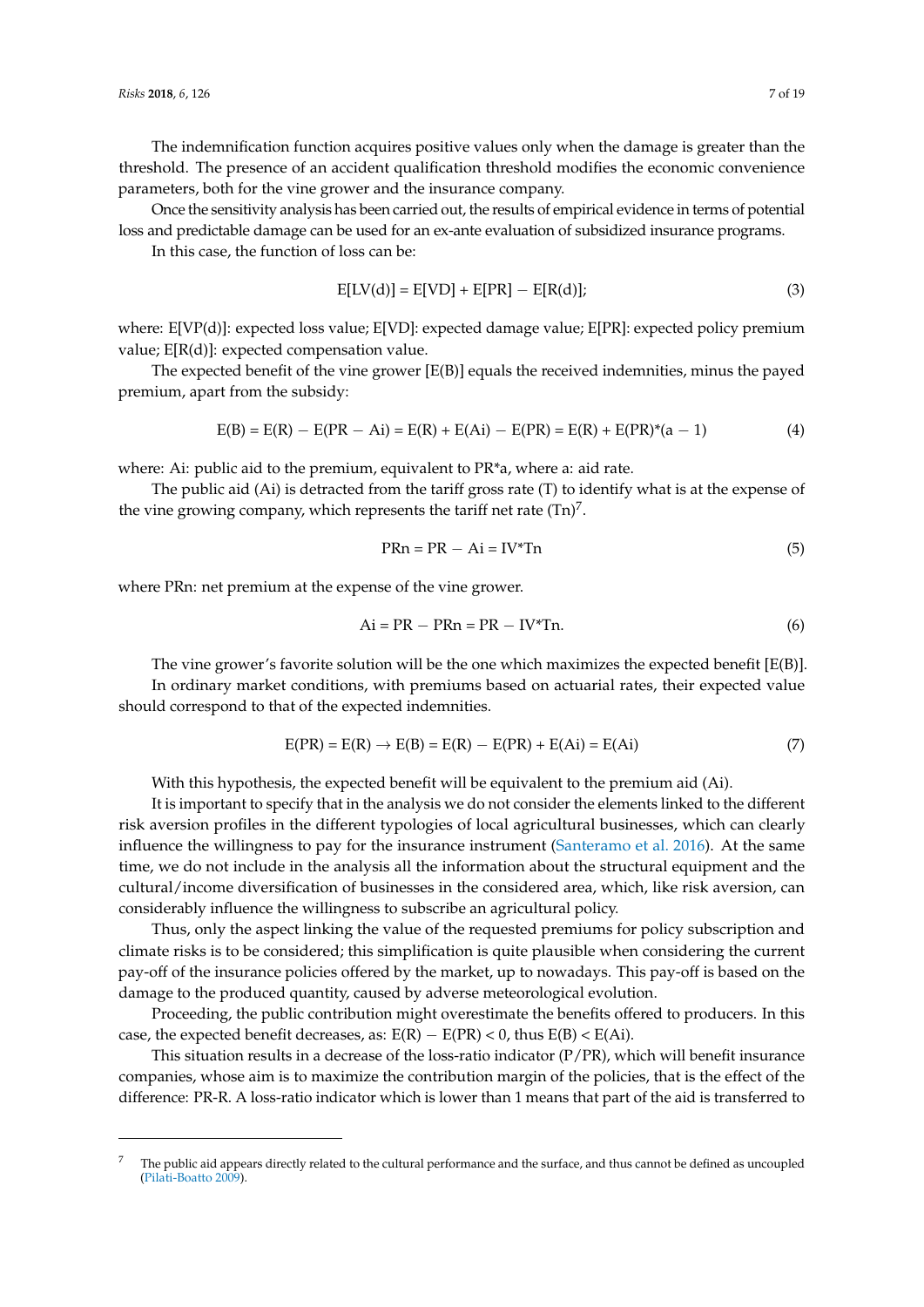the insurance companies ( $PR - R > 0$ ). If  $PR-R = Ai$ , then the whole aid is transferred to the insurance system, that is  $(PR - R)/Ai = 1$ .

A further research query regards the exploration of the reliability of the sectoral public intervention, that is the ability of the arranged measures to offer producers specific benefits. The referred-to concept of efficiency of the public action does not rely on the maximization of the contributions to producers, as much as the attachment to the idea that the subsidized regime aims at the diffusion of agricultural insurances. On the other hand, the elements referring to the public costs are included in the evaluation, whose motion of minimization implies the not having to become unfair surplus for insurance companies.

An original and simplified indicator of efficiency of subsidies (IES =  $(R - Ai)/Ai$ ) is proposed. The index has positive values in presence of indemnities greater than aids, whereas, without reimbursements, its value is  $-1$ .

The indicator of efficiency can be suited for a punctual reading, varying each year, taking into consideration a limited area, or an individual section. On the contrary, it could be more stable in a multi-section analysis, or a multi-year one, as proposed in this research.

Index positive values indicate the ability of the public subsidy to exert the desired effects of the improved agrarian policy measures. On the contrary, negative values, especially when verified in a suitable timeframe, lead us to consider a probable inefficiency of the agricultural expenditure, partially unable to result in real advantages for the farmer. This has a greater momentum in the insurance field, where the effects of the public action are influenced by the uncertainty of joint events.

#### <span id="page-7-0"></span>*2.3. Risk Management for Wine Grapes in The Prosecco Area of Conegliano-Valdobbiadene*

The empirical analysis is carried out in the production area of Prosecco wine for Controlled and Guaranteed Origin Denomination (DOCG) Conegliano-Valdobbiadene<sup>8</sup>.

The study selected the fifteen municipalities included in the DOCG area, situated in the hill country between Vittorio Veneto and Valdobbiadene. The area of the municipalities generally presents great incline; this characteristic, from a meteorological point of view, grants plots relative protection, guaranteeing an efficient incidence of rays of light and a fast drainage of water, protecting vineyards from humidity and stagnation. The evaluation of the damage caused to the wine production takes into consideration the actual adversities in the DOCG area in the last eight years (2010–2017), because, as established in the European regulations, the public contribution as it is now was introduced in 2010. The timeframe, although not very long, seems long enough to offer a trustworthy scenario of the frequency and dynamics of the weather adversities on a local level.

In fact, in the analyzed timeframe, the winegrowers suffered several damages which compromised the harvests; said damages resulted in situations of income decrease (Table [1\)](#page-8-0).

The territory boasts a wine-growing and producing tradition well-known all over the world. In 2016, there were 7549 hectares destined to vines and 3387 vine-growers, for a production amounting to 677,000 hectoliters of DOCG Prosecco. The production reached more than 90 million bottles, of which 85 millions of sparkling wine, for a value of almost 500 million euros. Its success on the market, with a yearly growth of 10%, is accompanied by a significant growth in exports, which have reached 40million bottles. Exports highlight a 12% yearly growth, for a 190millions Euro value. The most important markets are Germany (7.4million bottles), Switzerland (7.1), United Kingdom and USA (5.5 and 2.8million bottles). Within these dynamics, the area is, as well, one of the most important wine tourism districts in Italy. The Prosecco of Conegliano-Valdobbiadene was awarded DOCG in 2009 and was the first in Italy. The sparkling wine is called "Prosecco Superiore" and the top-of-the-range of the denomination, the sub-area of Cartizze of 107 hectares, is called "Superiore di Cartizze". The other areas in Veneto can only produce Prosecco DOC (Controlled Origin Denomination).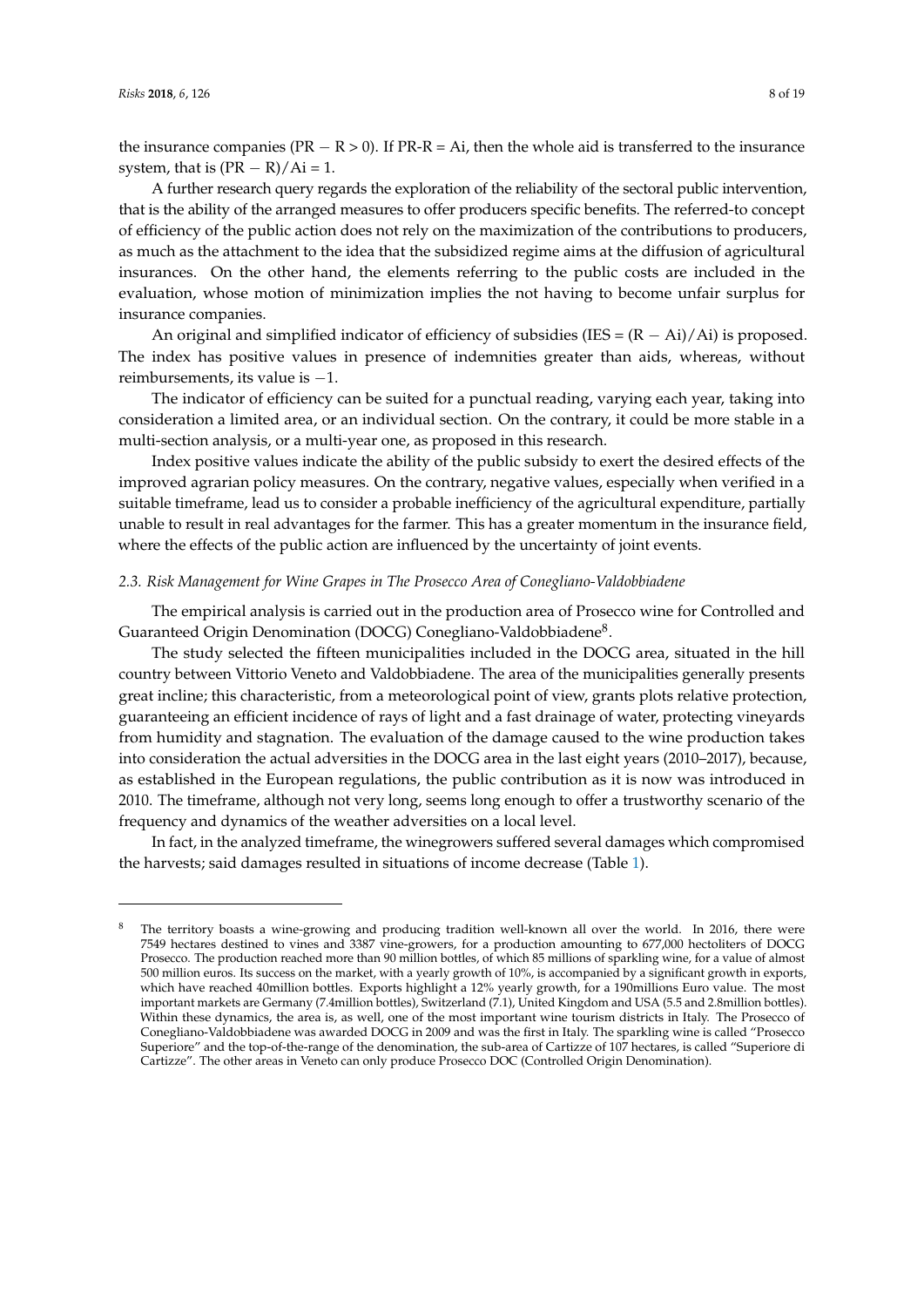| y | ∩t | 1 |
|---|----|---|
|   |    |   |

<span id="page-8-0"></span>

| Town                  | 2010 | 2011       | 2012           | 2013 | 2014      | 2015      | 2016        | 2017          |
|-----------------------|------|------------|----------------|------|-----------|-----------|-------------|---------------|
| % demage              |      |            |                |      |           |           |             |               |
| Conegliano            | Hail | Flood Rain | Rain           | Hail | Wind Rain | Wind Rain | Wind Rain   | Rain Hail     |
|                       | 20   | 20         | 15             | 12   | 12        | 10        | 15          | 15            |
| Susegana              | R.   | Fl.        | R.             | Н.   | W.R.      | W.R.      | W.R.        | R.H.          |
|                       | 10   | 10         | 6              | 10   | 10        | 8         | 12          | 16            |
| San Vendemiano        | Н.   | R.         | R.             | Н.   | W.R.      | W.R.      | W.R.        | R.H.          |
|                       | 18   | 10         | $\overline{2}$ | 10   | 10        | 8         | 10          | 12            |
| Colle Umberto         | R.   | R.         | W.R.           | R.   | W.R.      | W.R.      | W.R.        | R.H.          |
|                       | 10   | 8          | 8              | 8    | 12        | 12        | 10          | 18            |
| Vittorio Veneto       | W.R. | H.W.       | W.R.           | R.   | R.Frost   | W.R.      | Fl.         | Fl.H.         |
|                       | 12   | 25         | 18             | 10   | 28        | 22        | 30          | 50            |
| Tarzo                 | W.R. | H.W.       | R.H.           | Н.   | R.Fr.     | W.R.      | Fl.         | H.Fr.         |
|                       | 15   | 20         | 20             | 15   | 24        | 18        | 24          | 26            |
| Cison di Valmarino    | W.R. | H.W.       | Н.             | Fr.  | R.Fr.     | W.        | Fl.         | H.Fr. Drought |
|                       | 24   | 15         | 50             | 20   | 24        | 15        | 20          | 60            |
| Follina               | W.   | W.         | H.W.           | F.   | R.Fr.     | W.        | W.          | H.Dr.         |
|                       | 20   | 15         | 20             | 20   | 20        | 12        | 15          | 35            |
| Miane                 | W.   | W.         | $R_{\cdot}$    | Fr.  | Fr.       | W.        | W.          | Fr.Dr.        |
|                       | 15   | 8          | 11             | 20   | 15        | 7         | 10          | 12            |
| San Pietro di Feletto | W.R. | H.W.       | R.H.           | Н.   | R.Fr.     | W.        | R.          | H.Fr.         |
|                       | 20   | 20         | 40             | 15   | 22        | 12        | 10          | 17            |
| Refrontolo            | Н.   | Н.         | R.H.           | Н.   | R.Fr.     | W.        | R.          | H.Fr.         |
|                       | 15   | 20         | 35             | 15   | 25        | 8         | 10          | 19            |
| Pieve di Soligo       | H.W. | H.W.       | R.H.           | R.H. | R.Fr.     | W.R.      | W.R.        | H.Fr.         |
|                       | 25   | 25         | 45             | 20   | 30        | 23        | 20          | 49            |
| Farra di Soligo       | H.W. | H.W.       | R.H.           | R.H. | R.Fr.     | W.R.      | W.R.        | R.H.          |
|                       | 16   | 15         | 35             | 15   | 15        | 8         | 15          | 12            |
| Vidor                 | R.   | R.         | R.             | F.   | R.Fr.     | W.        | $R_{\cdot}$ | R.H.          |
|                       | 10   | 10         | 14             | 15   | 15        | 7         | 10          | 15            |
| Valdobbiadene         | R.   | R.         | R.             | F.   | R.Fr.     | W.R.      | R.          | Fr.Dr.        |
|                       | 7    | 10         | 6              | 10   | 15        | 5         | 8           | 15            |

**Table 1.** Frequency of Catastrophe Events in the Conegliano-Valdobbiadene area, y. 2010–2017.

Source: Condifesa data processing.

Some characteristic aspects of the adverse weather conditions arise, such as the extreme localization and variability of the accidents<sup>9</sup> [\(ARPA](#page-17-10) [2002\)](#page-17-10).

Thus, the most feared frequent adversity, the hailstorm, appears to hit two main areas, the municipalities of San Pietro di Feletto, Refrontolo, Pieve and Farra di Soligo, as well as the area of Conegliano, San Vendemiano and Susegana; on the contrary, other municipalities do not seem to have suffered indemnifiable damages: Colle Umberto, Tarzo, Cison di Valmarino, Vidor and Valdobbiadene. Historically, among the adverse weather conditions, it is the hailstorm which has had a greater index of accident, despite excess rain being the most frequent adversity. However, in more recent years, other catastrophic adversities have emerged, such as ice and frost, especially due to the early vegetative development of the vine. Furthermore, studies have observed the intensification of other phenomena such as whirlwinds, which, although limited, have huge destructive potential, as well as draughts and sunstrokes, having greater and greater impact in terms of frequency, duration, intensity, which directly affect the quality of grapes.

Where there is a quantity damage, the quality damage—that is the damage to the organoleptic characteristics of the grape—is often present. In this case, the damage evaluation is carried out through consecutive stages; in particular, the evaluation of the loss of quality is carried out on the remaining product. The quality loss can only be considered as such from a specific period of ripening of the grape.

In 2015, in the district area of Treviso, the insured value of wine grape was of 184,655 M Euros (source Sicuragro), based on the typologies of policy allowed by the Agricultural Insurance Plan:

- Package A: catastrophic adversities + frequent adversities + additional adversities.
- Package B: catastrophic adversities + at least 1 frequent adversity.

<sup>9</sup> For instance, the hailstorm of August 2017, though exceptional, hit no more than 100 hectares of vines, which amounts to barely 1.5% of the surface for Prosecco.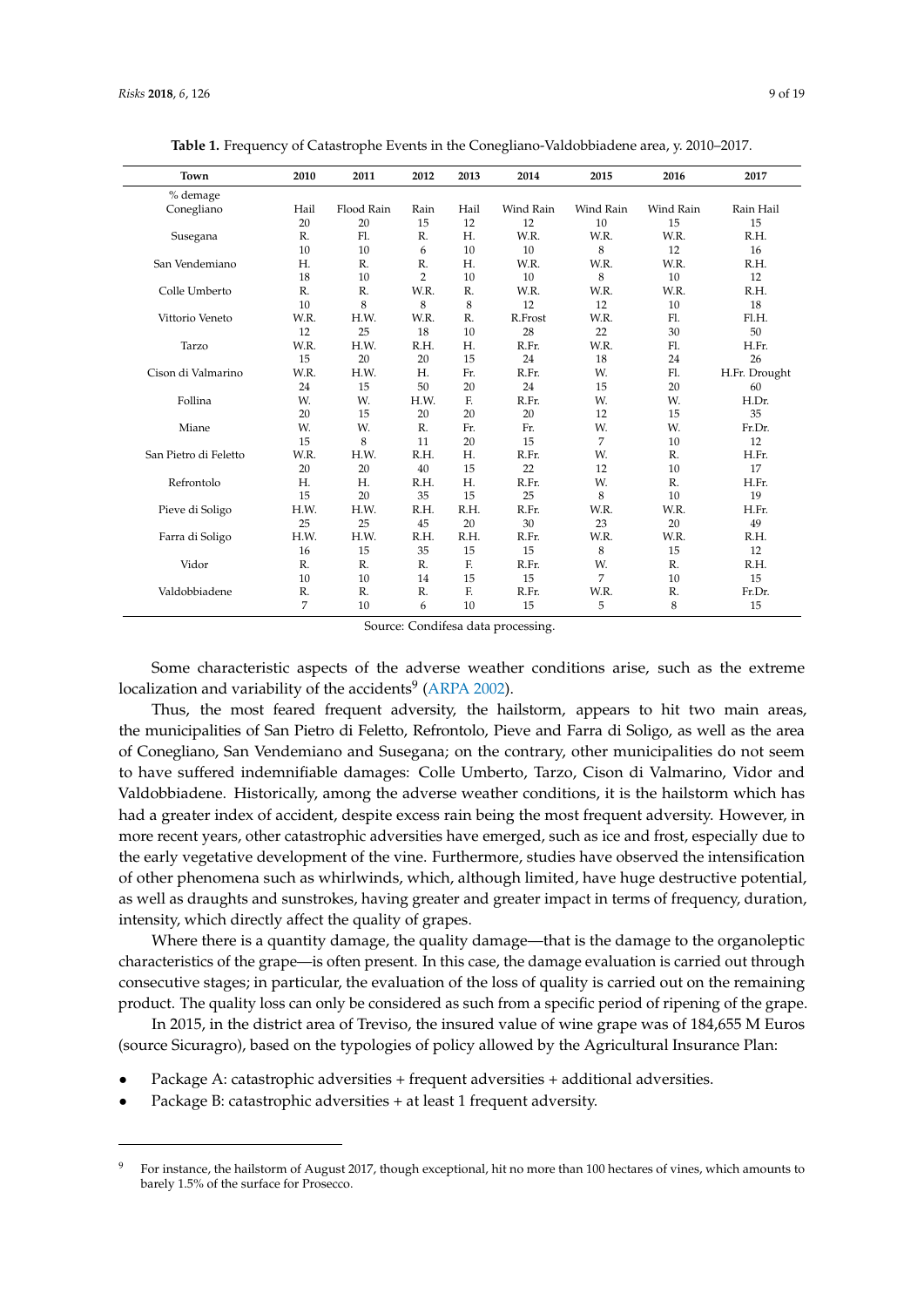- Package C: at least three frequent adversities + optional additional adversities + ice and frost.
- Package D: catastrophic adversities.

Package D does not display insured values: it is a little-appealing package to agricultural businesses, as it excludes frequent adversities, in particular hail, which is vine growers' most feared adversity.

The most requested typologies are B—40.8% of the total value—and C (39.9%), preferred to the disadvantage of A (all risks), which has a higher policy rate (13.3%). The vine grower slightly prefers type B policies, even though they have a higher average premium (8.4%), when compared to package C (6.5%) [\(Pontrandolfi](#page-18-5) [2014\)](#page-18-5).

<span id="page-9-0"></span>The estimate of the insurance premium is carried out on a municipal basis, as it depends on the function of frequency distribution of the weather adversities, quite locally concentrated (Table [2\)](#page-9-0).

| Year | Hail | Wind          | Rain | Frost | Drought | Flood | <b>Total Rate</b> | $min-max$      |
|------|------|---------------|------|-------|---------|-------|-------------------|----------------|
| 2010 | 5.97 | 0.6           | 0.5  | 2.5   | 0.5     | 0.1   | 10.17             | $8.72 - 11.62$ |
| 2011 | 6.41 | 0.6           | 0.5  | 2.5   | 0.5     | 0.1   | 10.61             | $9.21 - 12.07$ |
| 2012 | 5.76 | 0.6           | 0.5  | 2.5   | 0.5     | 0.1   | 9.96              | $9.06 - 10.86$ |
| 2013 | 5.28 | 0.8           | 0.5  | 2.5   | 0.5     | 0.1   | 9.68              | 8.78-10.58     |
| 2014 | 5.52 | 0.8           | 0.8  | 2.5   | 0.5     | 0.1   | 10.22             | $9.71 - 10.72$ |
| 2015 | 5.52 | 0.5           | 1.2  | 2.0   | 0.3     | 0.1   | 9.62              | 9.35-11.98     |
| 2016 | 4.48 | 0.5           | 1.2  | 2.0   | 0.3     | 0.1   | 8.58              | 7.49-9.67      |
| 2017 | 4.16 | $0.5^{\circ}$ | 1.2  | 1.5   | 0.5     | 0.3   | 8.16              | 7.82-10.91     |

**Table 2.** Average rates of the subsidized policies policy for atmospheric adversity DOCG area.

Source: Condifesa data processing.

In the same municipality as well, weather adversities can be quite different in terms of distribution and intensity, so the technical evaluations are carried out in each single lot of grape.

Once ascertained that type B policies are the most employed, it is on this insurance coverage that the analysis will develop. This package includes catastrophic adversities, such as flood, draught, ice, and frost, as well as at least one frequent adversity, hail, statistically more significant. Also included are two potentially damaging frequent adversities: strong wind and excess of rain.

## <span id="page-9-1"></span>**3. Results**

The insurable value in the DOCG area equals the expected output in the procedural guideline, which for the Prosecco is equal to 135 quintals per hectare. This is calculated based on the price decree, provided for by the "*Agricultural Insurance Plan*", which identifies the maximum unitary prices of agricultural products, applicable to establish the insurable values in the subsidized market, on a provincial level.

Without coverage, the total loss per hectare in the DOCG area, based on the verified damage in the timeframe, amounts to 25,503 Euros (Table [3\)](#page-10-0).

With subsidized insurance coverage, the obtained reimbursements  $(R)$  are to be subtracted from the total loss, while the policy premiums (PR) are to be added, net of the European Union's aid (Ai)<sup>10</sup>.

The indemnities consider the minimum damage qualification threshold and the deductible. The threshold for subsidized policies is set at 30%, which is the minimum indemnifiable damage limit under the law. The limit concerns the entire production of the company, in the same municipality, though in more than one area. Exceeding said threshold is essential to obtain the right to reimbursements<sup>11</sup>.

The method for calculating the public contribution includes, in most cases, a subsidised rate lower than 65%. This is calculated on the average tariff, e.g., if the tariff is 4, 65% of it amounts to 2.6; a farmer with a tariff of 5, has its contribution decreased at 52%, if the tariff is 3, the contribution is 1.8.

<sup>&</sup>lt;sup>11</sup> The level of exposure to the expense of the agricultural businesses at 30% represents the damage threshold to gain access to the reimbursement, threshold imposed by the EU following the WTO agreements, allowing the insertion of the subsidised measure in the Green Box, while the lowering of the threshold to 20% moves them to the Amber Box.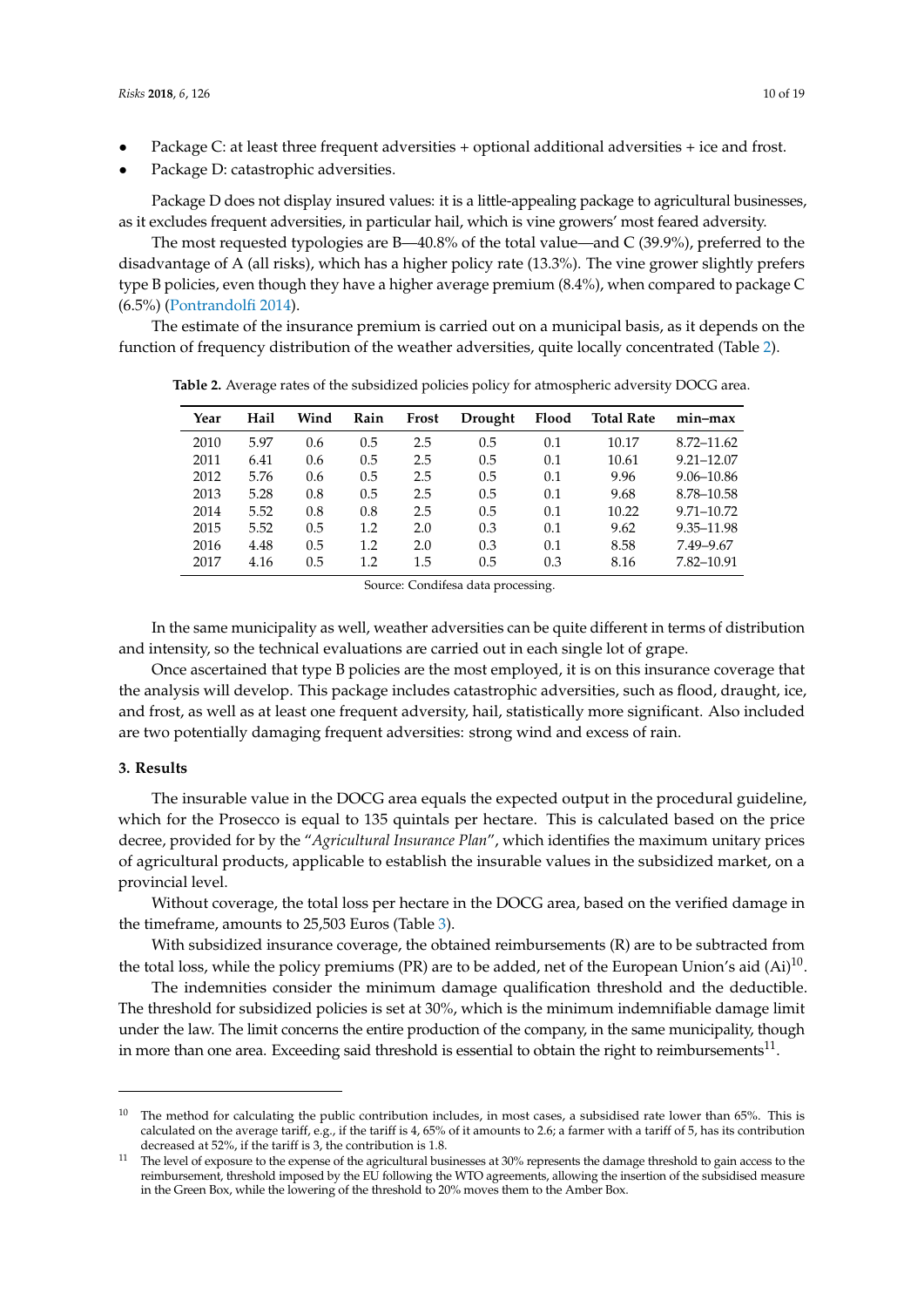<span id="page-10-0"></span>

| Year                 | 2010   | 2011   | 2012   | 2013   | 2014   | 2015   | 2016   | 2017   | Total   | Average |
|----------------------|--------|--------|--------|--------|--------|--------|--------|--------|---------|---------|
| Euros per ql         | 105    | 115    | 120    | 118    | 120    | 138    | 150    | 160    |         |         |
| Insured value        | 14.175 | 15.525 | 16.200 | 15.930 | 16.200 | 18.630 | 20.250 | 21.600 | 138.510 | 17.314  |
| % damage             | 15     | 12     | 33     | 12     | 22     | 10     | 18     | 31     | 18,4    | 19      |
| Salable prod.        | 12.049 | 13.662 | 10.854 | 14.018 | 12.636 | 16.767 | 16.605 | 16.416 | 113.007 | 14.126  |
| Damage value         | 2.126  | 1.863  | 5.346  | 1.912  | 3.564  | 1.863  | 3.645  | 5.184  | 25.503  | 3.188   |
| Subsidized policy    |        |        |        |        |        |        |        |        |         |         |
| Premium              | 1.442  | 1.647  | 1.614  | 1.542  | 1.656  | 1.792  | 1.737  | 1.763  | 13.192  | 1.649   |
| Aid                  | 865    | 988    | 968    | 925    | 993    | 1.075  | 1.042  | 1.058  | 7.915   | 989     |
| Net Premium          | 577    | 659    | 645    | 617    | 662    | 717    | 695    | 705    | 5.277   | 660     |
| Indemnity 1          |        |        | 1.688  |        | 420    |        | 461    | 2.053  | 4.622   | 578     |
| Salable prod. 1      | 11.472 | 13.003 | 11.897 | 13.402 | 11.974 | 16.050 | 15.910 | 15.711 | 112.352 | 14.044  |
| Damage value 1       | 2.703  | 2.522  | 4.303  | 2.528  | 4.226  | 2.580  | 4.340  | 5.889  | 26.158  | 3.270   |
| Supplementary policy |        |        |        |        |        |        |        |        |         |         |
| Premium              | 309    | 359    | 343    | 323    | 355    | 401    | 371    | 375    | 2.836   | 355     |
| Indemnity 2          | 652    | 372    | 3.707  | 446    | 1.944  | 175    | 1.402  | 3.676  | 12.374  | 1.547   |
| Salable prod. 2      | 11.163 | 12.644 | 13.573 | 13.079 | 13.563 | 15.649 | 15.539 | 19.012 | 114.221 | 14.278  |
| Damage value 2       | 3.012  | 2.881  | 2.627  | 2.851  | 2.637  | 2.981  | 4.711  | 2.588  | 24.289  | 3.036   |
| Reg. Omnibus         |        |        |        |        |        |        |        |        |         |         |
| Aid                  | 1009   | 1153   | 1129   | 1079   | 1159   | 1255   | 1216   | 1234   | 9.235   | 1.154   |
| Net Premium 3        | 432    | 494    | 484    | 463    | 497    | 538    | 521    | 529    | 3.958   | 495     |
| Indemnity 3          | 195    | 75     | 2.575  | 87     | 841    | 53     | 742    | 3.274  | 7.842   | 980     |
| Damage value 3       | 2.364  | 2.282  | 3.255  | 2.287  | 3.220  | 2.348  | 3.424  | 2.439  | 21.619  | 2.702   |

Table 3. Evaluation of losses for the years 2010–2017, grapes insured per hectare ql 135.

Source: Condifesa data processing.

In the analysis, considering the occurred adversities, it is to notice that the minimum threshold is not reached in the case of three adversities: the right to reimbursement could be claimed only for the hailstorm in September 2012, with the damage threshold at 33%. The deductible, conversely, concerns the hundredth parts of the insured product, out of the reimbursement. With regards to hailstorms, the deductible amounts to  $10\frac{\cancel{0}^{12}}{1}$ .

In this case, the total loss—keeping count of the insurance premiums net of the contribution and refunds—amounts to 26,158 Euros per hectare, higher than the speculated situation of lack of insurance.

As an alternative, farmers can subscribe a supplementary policy, since there is empirical proof that most adversities do not cause more than 30% damage. This is a non-subsidized policy, which refunds all damage higher than the deductible; having subscribed the subsidized policy is a necessary condition, although it covers only the damage coming from frequent adversities<sup>13</sup>. As for the calculation, 20% of the total rate is applied, where the subsidized policy premium amounts to  $80\%^{14}$ .

While the insurance burden is greater for the farmer, this allows them to obtain the reimbursement for the entirety of the damage exceeding the deductible. In this case, the loss function assumes a 24,289 Euro-per-hectare value, lower than the two former cases.

A necessary requirement for the subscription of a subsidized policy by the farmer is the supplementary policy.

Regarding the insurance companies, they benefit the most from subsidized policies. In fact, the loss-ratio indicator ( $R/PR$ ) amounts to 0.35, thus resulting in a quite low experience-rate ( $R/IV$ ), of 3.4, while the reimbursement-aid ratio  $(R/Ai)$  reaches 0.58. As a result, the efficiency index of the subsidy is negative (IES =  $-0.42$ ): this supports the idea that, through the subsidized insurance system, almost half the public subsidies are transferred to the insurance companies (Table [4\)](#page-11-0).

<sup>&</sup>lt;sup>12</sup> With a harvest of 13,500 kg, the damage at 33% means that 44,550 kg go lost, a value of 5346 Euros, when the grape price is at 1.2 Euro. The deductible of 10% is the excluded part from the reimbursement, of 1350  $\times$  1.20  $\ell$ /kg, that is 1620 Euros left to be paid by the insured. The reimbursement amounts to 3726 Euros.

<sup>&</sup>lt;sup>13</sup> The supplementary policy, unlike the subsidized one, has a state tax of 2.5%.

<sup>&</sup>lt;sup>14</sup> Basically, this happens through the separation of part of the premium, for the supplementary policy, from the subsidized policy ("artatus" division of the premium).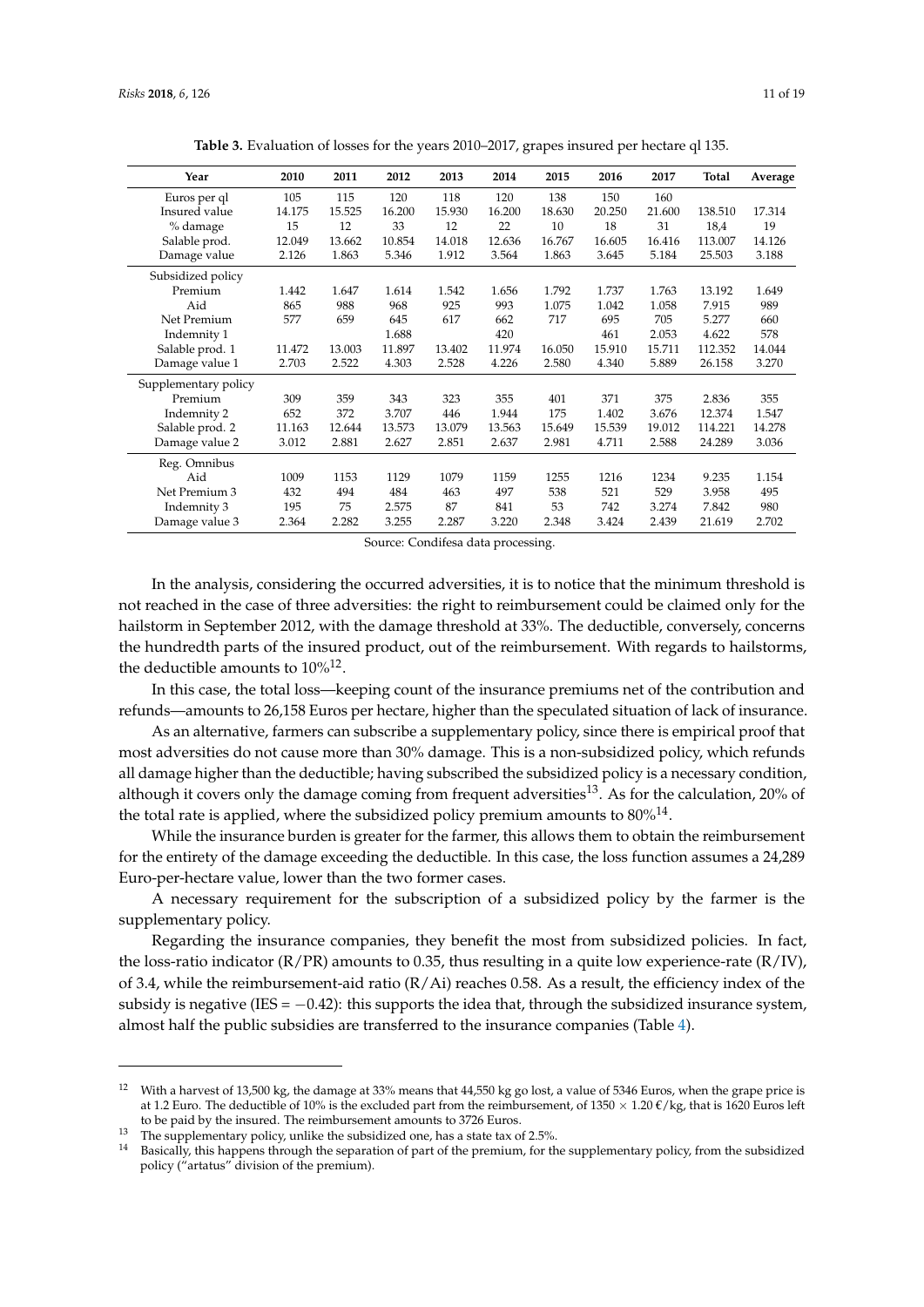| ΩŤ<br>$\overline{\phantom{a}}$ |  |
|--------------------------------|--|
|                                |  |

<span id="page-11-0"></span>

|                      | Loss Ratio<br>R/PR | Exper. Rate<br>R/VA | R/Ai | R/PRnetto | <b>IES</b> | R/LV | LV/DV | netDV |
|----------------------|--------------------|---------------------|------|-----------|------------|------|-------|-------|
| Subsidized policy    | 0.35               | 3.34                | 0.58 | 0.88      | $-0.42$    | 0.18 | 1.03  | 0.82  |
| Supplementary policy | 1.15               | 8.93                | 1.56 | 1.53      | 0.56       | 0.51 | 0.95  | 0.51  |
| Omnibus Regulation   | 0.59               | 5.66                | 0.85 | 1.98      | $-0.15$    | 0.36 | 0.85  | 0.69  |

**Table 4.** Economic-Insurance Indicators, Average Values of the DOCG Area.

IES: expense efficiency index; VDnect: net damage value (VD-R)/V....D.

The supplementary policy forecasts significantly modify the results, therefore the total loss-ratio increases to 1.15, while reimbursements exceed the aids  $(R/Ai = 1.56)$ . This especially benefits the farmer: the reimbursement/net-premium ratio (R/netPR) increases up to 1.53, highlighting how favorable this insurance typology is for farmers. This results in an improvement of the IES index, which becomes positive (+0.56). This coverage rewards farmers, whereas it is definitely unfavorable for the insurance system. This stresses the fact that insurance companies get involved in the fate of agricultural businesses: the former knowingly sacrifices a good part of their potential profits as a function of the latter's income requirements, to be able to promote the broadening of the market.

The Omnibus Regulation forecasts, for the medium-term revision of the European policy 2014–2020, substantially modify the common indicators of the insurance, both with regards to the increase of public aid to 70% of the premium and the decrease of the refundable threshold to  $20\%$ <sup>15</sup>. The supplementary policy holds at the expense of the loss-ratio index, which amounts to 0.59, therefore the reimbursements become lower than the aid  $(R/Ai = 0.85)$ , whereas it becomes more convenient for the farmer to get insured ( $R/netPR = 1.98$ ). On the other hand, the contribution margin grows to the advantage of insurance companies, while the aid's efficiency index takes on a scant negative value (IES =  $-0.15$ ), making it once more noticeable how the supplementary policy and the joint-participation insurance model are complementary.

The analysis of the indicators with regards to the losses is important: the relevance of the reimbursements over the losses does not surpass 0.18 with a subsidized policy and 0.36 in the Omnibus Regulation's forecasts, but it is only slightly over 50 in the case of the supplementary policy, as well. It is important to notice that none of the possible options results in the complete reimbursement of the suffered damages, such that the net damage index (netDI =  $(D - R)/D$ ) shows a 0.82 value in the subsidized system, but does not go lower than half in other options either. In fact, no insurance typology pays back the whole value of the damages, a big part of the burdens of weather-related accidents falls back on the producers.

### <span id="page-11-1"></span>**4. Discussion**

With the 2014–2020 CAP reform, the theme of risk in agriculture represents one of the six priorities of the Rural Development Plan, within the framework of the "Structure policy". The difficulty of passage from the first to the second pillar of the CAP is operational, other factors from the application point of view concern the production yields and the verification of the correspondence of insured agricultural lands. This requires a more elaborate arrangement of the procedures, in terms of relevance and coherence.

The most conspicuous amount of insurance applications—about 80%—comes from the defense associations, through collective policies which award more bargaining power than their insurance

<sup>&</sup>lt;sup>15</sup> The agricultural part of the Omnibus was adopted by the Council for Agriculture and Fishing in December 2017, and became law from 1st January 2018. The States can create sectoral income stabilization instruments (e.g., milk, meat, cereals, olive oil), the subsidy comes in when the decrease in income surpasses 20% of the Olympic average, even with the use of economic indexes (art. 37–39). Furthermore, the regulation allows to ignore the forecast of the historic outputs if there are innovative products, or for other motivated reasons. The introduced modifications, however, are claimed to be in contrast with the WTO's Agreements on Agriculture.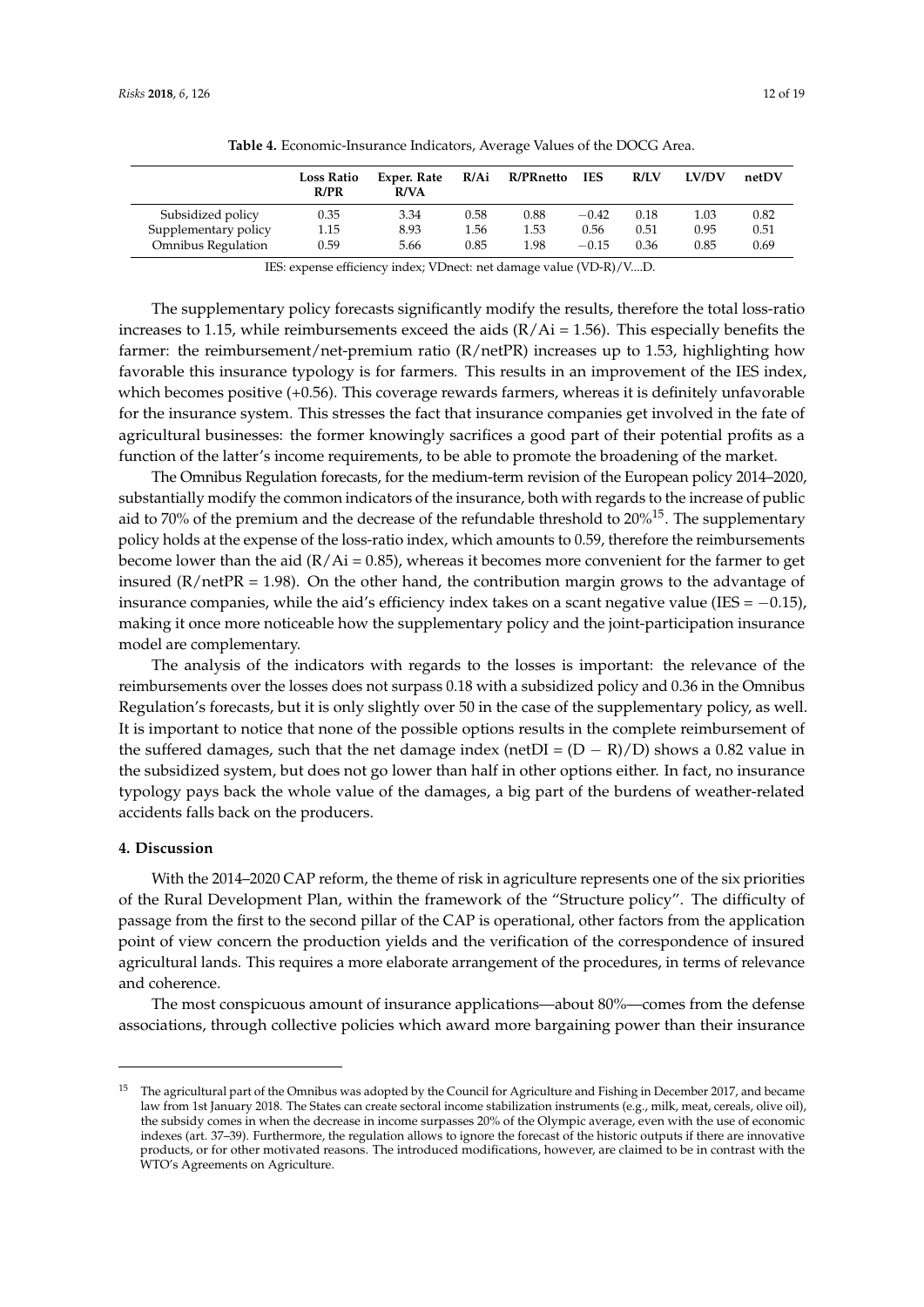counterpart<sup>16</sup>. The defense associations, relevant element other than assistance in the arrangement of the procedures, advance insurance premiums for farmers, whose reimbursement occurs at the end of the coverage period $17$ .

The around 300 million Euros which associations pay in advance yearly must wait for the subsequent allocation by the government. Should this not happen, or should the amount not equal what has been paid, as was the case of 2009, the whole system of subsidized insurance would suffer huge repercussions, creating remarkable issues, which might transfer to the whole agricultural sector.

The introduction of the *Individual Insurance Plan* (IIP) is itself fundamental. This calls for an early preparation of the yearly cultural plan, which the vine grower, in most cases, completes late. As a result, the subscription of the policies occurs without the documents called for by the regulation<sup>18</sup>. Thus, with the contingent difficulties, many vine growers get insured when the cultural plan is not yet defined, or quite late with regards to the legislative prediction<sup>19</sup>.

The bureaucratic hurdles and the lack of adherence of the insurable outputs—in which the administration data does not correspond with the actual company's data—distance the farmer from the common system. The aim to broaden the insurance base and the surface—and the geographic distribution of the crops through the mutualistic operation—has come to a temporary halt. In 2004 through 2014, this tripled the insured value, the insured businesses, and the surfaces, and strongly decreased the applied contribution rates, broadening the distribution of risk, essential for the farmer's subscription<sup>20</sup>.

The relocation of resources from the "National Support Fund" to the "Rural Development Plan" caused a change of rules, including the passage to a concept of average historic performance. We have moved from a single fund system to an operational division of three separate funds, and three planned procedures<sup>21</sup>. The organizational aspects which refer to the national agricultural policy result in difficult situations for the farmers.

Decree 162, year 2015, which defines the administrative system for risk management, provides for nine institutional subjects, further increasing the organizational issues. Payment delays are this situation's direct consequence.

The substantial progress highlighted has come to a halt with the new regulatory previsions. The bureaucratic uncertainties and the administrative complications have resulted in extreme insecurity in the financial management. Thus, three years after the introduction of the new system, the subsidies received by the Condifesa, as compared to the advance payments of the members, are around 50m Euros—funds allocated in 2015, and around the same amount in 2017—in view of advance payments

<sup>&</sup>lt;sup>16</sup> The defense associations in Italy are 62; on national level, they are represented by Asnacodi (legislative decree 102/2004). The Association system interacts with insurance companies, through a selection process. Each association, financed by the CAP contributions, pays in advance, on behalf of the farmers, 65% of the policies. Ansacodi, born in 1982, coordinates, represents and protects the Associations, on national level, participates in writing the yearly Agricultural Insurance Plan, for which the Ministry for agricultural policies is responsible, and promotes mutualistic funds.

<sup>&</sup>lt;sup>17</sup> The Associations pay insurance companies the subsidised rate of premiums in mid-September, and the rest at the end of October. The farmers pay the whole amount between December and January. The procedure's management cost increase the duties for the vine growers.

 $18$  The Individual Insurance Plan (IIP) is the fundamental operational element for to get the public contribution, facilitating the subscription by farmers and the management by the Defence associations. The IIP is composed beginning with the company's dossier, which the intermediaries and Condifesa complete to receive the contribution. The data is generated thanks to the SIAN portal (National Agricultural Information System). However, due to application delay, this is not able to manage the procedures, as established by the Simplification Decree over the CAP 2014–2020 management (Minister's decree 12.01.2015, 162). However, the temporary dispositions allow the advance stipulation of the policies, complying with the correspondence with the surface of the farm's dossier and in presence of the necessary demonstration of interest to subscribe the policy.

<sup>&</sup>lt;sup>19</sup> Thus, in 2015, the subsidised insurance demand by the Condifesa was presented in December, in fact after the harvest.

 $20$  In 2004, the average rate for hail was 9.7%, in 2014 it was 6% with all multi-risk policies.

<sup>&</sup>lt;sup>21</sup> The National Support Fund for the disposal of animal carcasses; that of the first pillar for the wine grape (European Agricultural Guarantee Fund—EAGF) and that of the second pillar of CAP (European Agricultural Fund for Rural Development—EAFRD).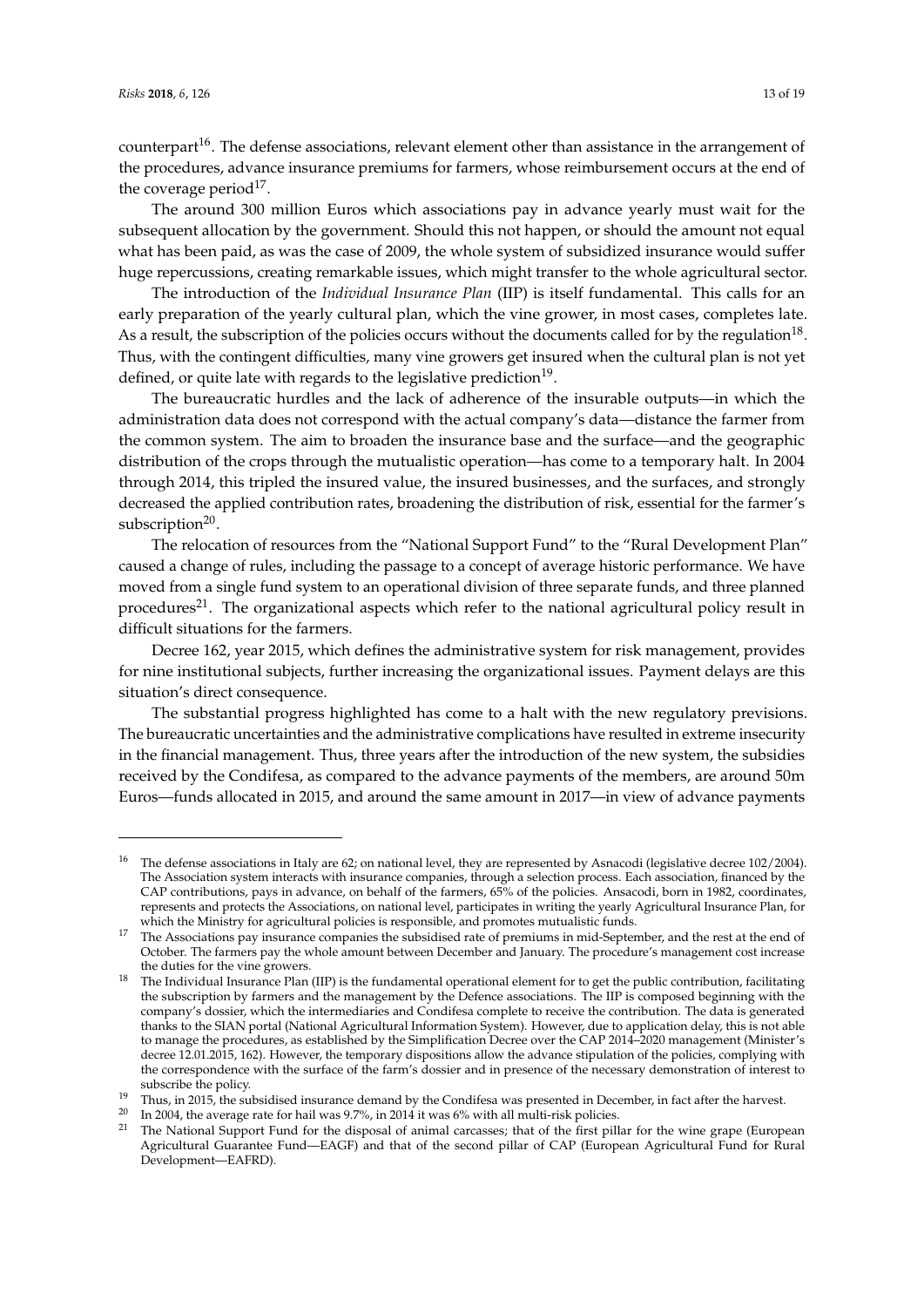higher than  $600$  million<sup>22</sup>. This represents the association's exposure towards the bank, exposure which is functional to support the advance payment on behalf of the farmers. As a result of the current interest rate, however, the greatest damage is suffered by producers. The lack of pertinence to the real requirements of the companies causes them to abandon the subsidized system, and a considerable reduction of insured values, whose negative effect results in an adjustment of the cost of the policies<sup>23</sup>.

Furthermore, this possibility brings up the difficulties suffered by the Centre and South of Italy, due to the scarce development of its agricultural insurance market [\(Capitanio et al.](#page-17-11) [2011\)](#page-17-11). In these areas the associations do not have the same ability in doing advance payments as those working in the North.

The propensity to get insured decreases, when the environment evolution appears to predict a probabilistic increase of accidents.

From the financial point of view, it seems fundamental to hasten the payments by the public authority. Actually, farmers cannot receive the financial resources available to subsidized insurances, 1.6B Euros until 2010.

The critical elements discredit the system in the mind of the farmers.

For insurance companies, the disaffection with subsidized policies balances out with a greater demand for non-subsidized, mono-risk products, covering adverse events such as hailstorms. The complexity of the innovative elements and the lack of digitalization of the system result in a delay in the agricultural sector, when compared with other sectors of the economy.

Under the operational aspect, the end of the production process often comes before the insurance application is complete. This brings up new issues, such as the demonstration of interest, which could become implicit simply with the will to subscribe the subsidized policy.

Regarding controls, in other European countries there are specific territorial benchmarks, which represent reliable verification methods; nevertheless, these appear simplified when compared to the Italian ones.

While looking at the insurance market, the guarantees against catastrophes such as ice, frost, and drought represent only 10% of the total, while frequent adversities, such as hail and excess rain, the most part (90%). The farmer, then, clearly has a preference for policies where the perception of risk is high, compared to those against catastrophes, which, nevertheless, can cause the complete loss of production, even compromising the agricultural activity itself.

An instrument to encourage farmers to subscribe subsidized policies might come from the Rural Development Plan, providing that subscribing insurance policies becomes an advantage in the calls for contribution of the Program's measures.

Institutions pay closer and closer attention to the risk management system, as do private subjects and stakeholders, motivated to invest in essential projects for agriculture, which is still directly dependent on the environment. The momentary decrease in value of the insured production is nothing new. Due to legislative decree 1102/04, in the first years of implementation, there was a drop in the number of policies. The introduction of a more advanced system implies a process of adjustment, sanctioned by important steps.

The decrease of the contribution from 80 to 65% is crucial: the procedure for the distribution causes a further decrease in the actual contribution amount given to the farmers.

Other variables might be of economic nature, so the dynamics of prices—decreased at production level of 5.2% only in 2016—influence the dynamics of insured goods.

 $22$  The Association system has distributed 218million for year 2015, 223 for year 2016, and the same amount for 2017. 50% of the policy premium for wine grapes must be paid to companies by September 15th, while the rest of the insurance in mid-October.

<sup>&</sup>lt;sup>23</sup> The decrease in value of the insured production is objective, it goes from 7.9 billion Euros in 2014, to 7.4 billion in 2015 and 7.1 billion in 2016.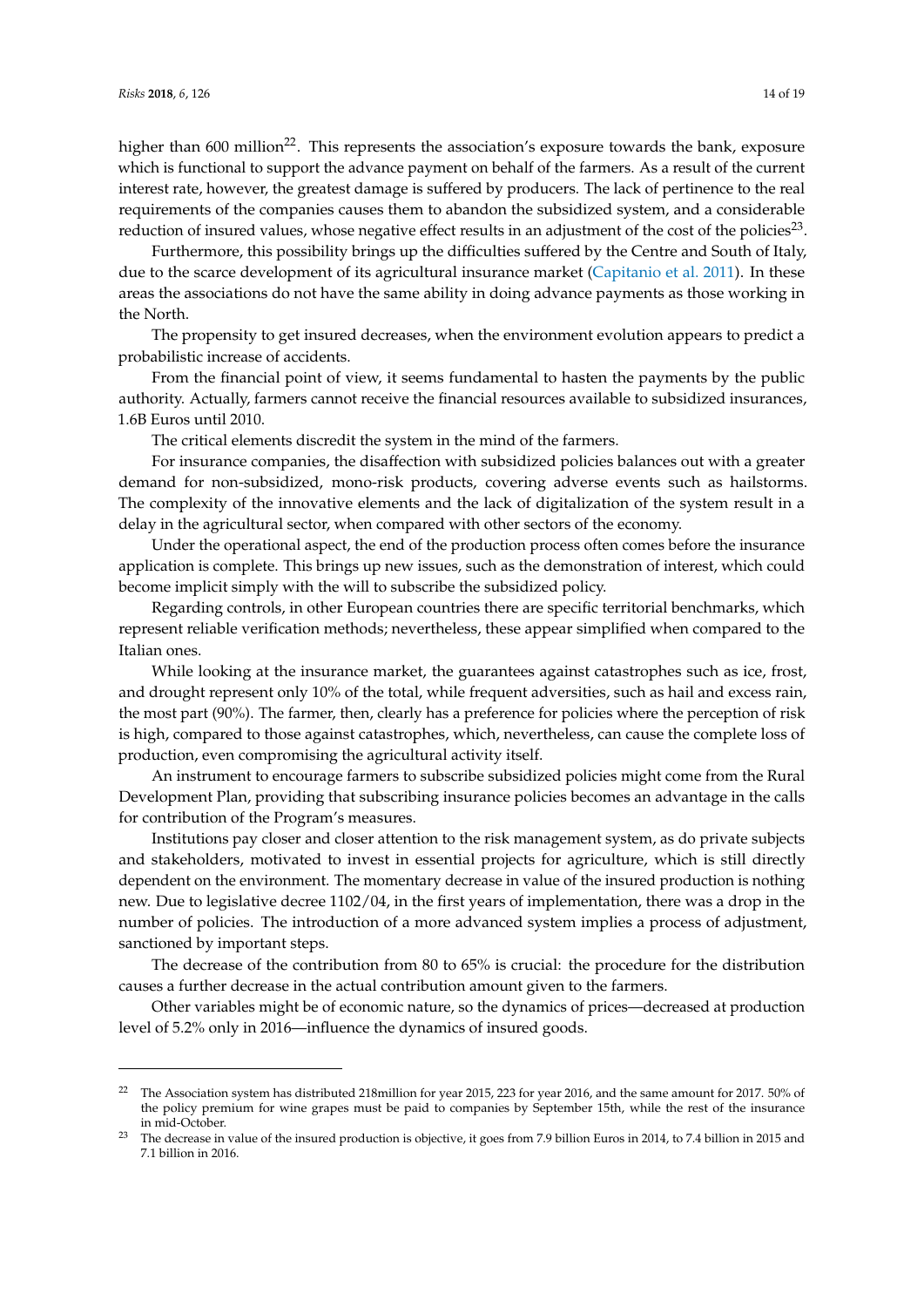Other elements represent as many positive aspects, such as the constant decrease of the insurance tariffs and the concurrent broadening of the portfolio of the applicable coverage instruments.

There remains a considerable discrepancy among the different areas of the Country, so the policy average rates are 8.3% in the South, 6.7% in the Centre, and 5.5% in the North, where the subsidized insurance instruments are concentrated (86% of the total). This is not just the result of a greater insured base, but also of the preference to safeguard productions with a greater added value in the southern areas<sup>24</sup>. The lack of attention to the real specific requirements of the territories, together with the exclusive role of the defense associations in the sale of policies, also explains the absolute asymmetry of insurance coverage on a national basis, where the southern-central area is substantially lacking any protection.

The current contribution model on risk participation deeply influences the insurance demand. The implementation of the new system requires great communication to farmers. The first aim is the widening of the insurance base. A central element is adapting the knowledge of the opportunities given by insurance instruments. For this reason, the information and education action must include agricultural assistance services as well.

The lowering of the threshold of insurance coverage from 30 to 20% is important for the immediate relaunch of the subsidized policies, as is the simultaneous increase of the subsidy from 65 to 70%. These two changes are included into the Omnibus Regulation, for the medium-term review of the European policy 2014–2020, which also establishes the policies on revenues. Other instruments, such as the mutualistic funds, show an operational value in the areas which are not covered by insurance companies. Nevertheless, they appear to be scarcely applicable to the Italian agricultural system, because they are conceived for standards of different production models, where great widths and mono-culture dominate.

As far as implementation is concerned, the forcedly authentic implementation of the European Union laws is almost inevitable: referring to the historic yields, they hardly adjust to technological progress and the introduction of new varieties.

Other innovative risk instruments are aimed at the launch of the subsidized system, such as the income policy for durum wheat, which establishes a 10M Euro allocation [\(MIPAAFT](#page-18-6) [2018\)](#page-18-6).

On a larger scale, the risk management policy identifies, inside the Agricultural Agreements of the WTO, its configuration rules, such as the minimum damage threshold at 30%.

On one hand, WTO encourages the development of insurance programs which—because they are included into the indirect support measures—have fewer distorting effects on the production and commerce [\(Glauber](#page-17-12) [2015\)](#page-17-12). On the other hand, to be considered are the nature and extent of the insurance subsidies, which the WTO must report anyways, and which in fact call for a third economic subject, that is the insurance companies.

The will to shift the attention from direct support measures to indirect ones, in particular to those focused on the abatement of the costs of production, might appear to be an attempt to bypass the international regulations for the containment of the internal support, causing even more issues. As is clear from the commercial disputes against countries which present great recourse to insurance programs (USA, China) [\(Andersen and Taylor](#page-17-13) [2009;](#page-17-13) [Mahul and Stutley](#page-17-14) [2010\)](#page-17-14).

The difficulties in conjugating a quest for improvement in the transparency of measures in different countries and the peculiarity of risk management policy suggest suggests new horizons and promising research addresses. These are concerning, for example, the alternative negotiation chapters in which subsidized insurance could be placed; the degree of decoupling of this policy; the prefer ability of direct support to farmers in place of indirect ones and, finally, the prospect of calling into question the whole system of agreements concerning agricultural insurance [\(Josling](#page-17-15) [2015\)](#page-17-15).

 $24$  The hail insurance is greater in the North because it is a more probable adversity; however, its rate is lower in the South where it has a lower risk.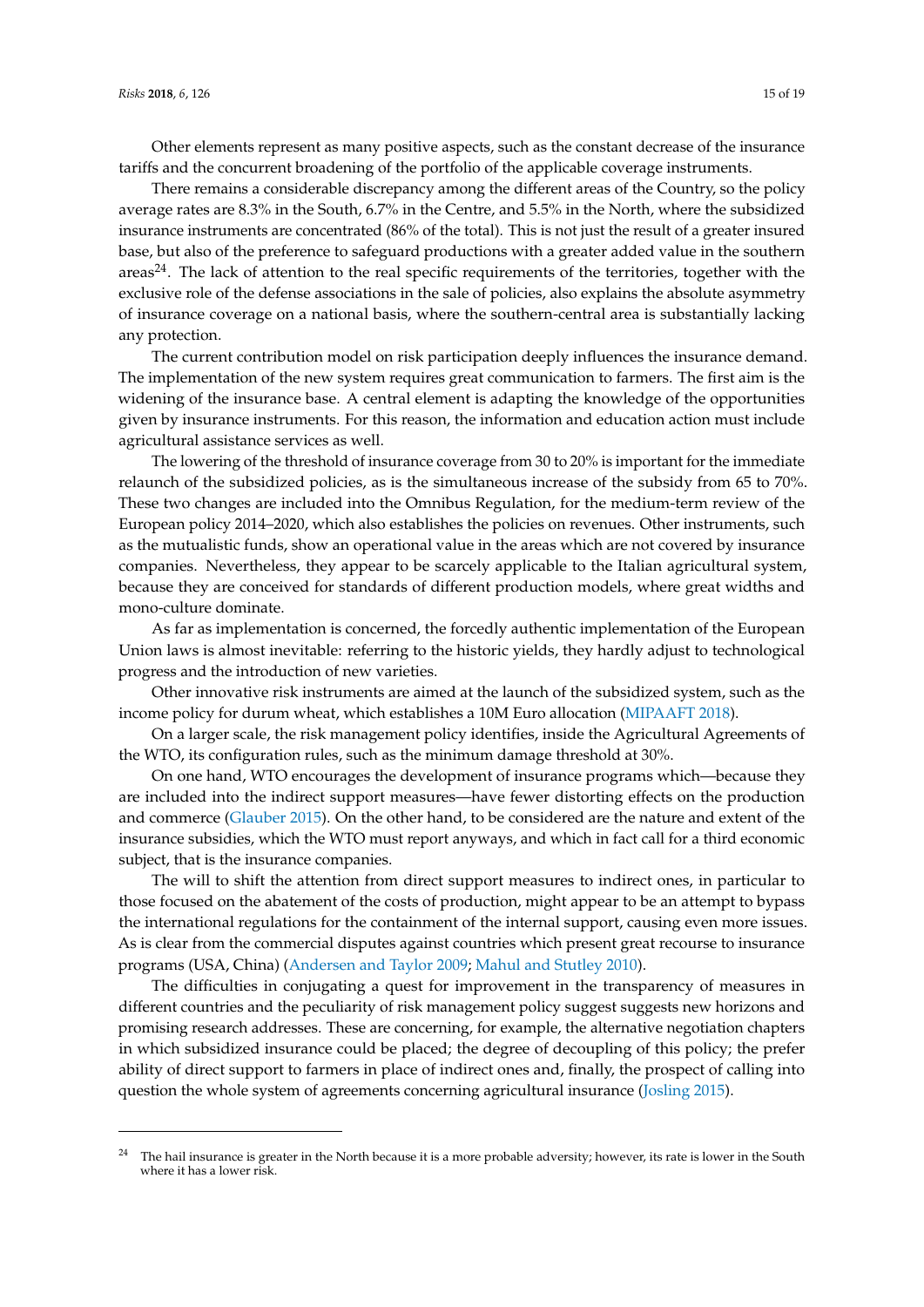In the European Union as well, the need to follow the rules of WTO encourages the shift to a greater number of subscriptions to crop insurance programs.

Nevertheless, the current impasse of the insurance system, other than reasons of temporary nature, shows that the producer hardly adjusts to measures which do not result in direct income benefits, but rather involve more financial costs and administrative commitments. Furthermore, as they are now, the aid-distribution procedures are proportional to the harvests and the surfaces. On the other hand, the cost of the risk management policy is also high for the community, to whom the idea of only part of the contributions indirectly transferring to farms would not appeal. Thus, the intervention of a third subject—the insurance companies—introduces new elements of criticality. In fact, the farmer compares the certainty of present costs to the uncertainty of future reimbursements. Moreover, even if the compensations were to equal the policy premiums, the management costs of the insurance system would still be borne by the community.

In this sense, the adoption of indirect measures of income defense results in less efficacy and efficiency of the agricultural expenditure, to the disadvantage of the contributors as well.

With regards to the last point, the European risk management policy supports the attempt to adjust to global rules, despite the subsequent loss of efficiency and efficacy of the instruments, while the farmers only partly become the recipients of the benefits.

Moreover, the application procedures adopted from time to time show the difficulty of more advanced agricultural systems in respecting international laws which strongly limit the application of direct intervention measures, which have always been useful to increase their competitiveness.

The objective difficulty in adjusting the internal agricultural policies to the instances of the deregulation process—which is ruled by the international agreements on agriculture—becomes known.

#### **5. Conclusions**

The evolution of the subsidized insurance market has greatly grown after the implementations made in 2005. The development, though, has recently come to a halt.

The reduction of the average cost of the policies plays an important role in the growth of the insurance demand, thanks to the collective negotiations of associations on behalf of farmers.

In the impasse of the recent years, by contrast, the lowering tariffs and the subsidy to the policy premiums were opposed by the adverse timing of the distribution of the contributions—which might require years—and the lack of adherence to the specific risk profiles of the territories and cultures of the current insurance offer. These aspects have discouraged the Italian agricultural businesses—in Veneto in particular, especially if small and not part of defense associations—from subscribing subsidized insurance policies. The variable choice factors seem several, the most relevant is surely the environmental factor and the relative expectations. The frequency density verified in the empirical analysis does not seem probative, considering the relatively short timeframe analyzed. It is important to consider that, in a short time, a generally milder climate might even lessen the risk perception of extreme events and thus diminish the propensity of farmers to pay for insurance policies.

This perception is clearly distorted; it is truly an increase in global temperature, in fact, which is modifying the possibility of extreme weather events to happen [\(Bozzola et al.](#page-17-16) [2018\)](#page-17-16). Events which had a lower frequency before, happen with greater frequency and intensity now [\(Di Falco et al.](#page-17-17) [2014\)](#page-17-17).

As for the economic side, the analysis highlights that the subsidized policy alone is not the best solution.

In most cases, the intensity of the adverse events does not reach the damage qualification threshold (30%); in this context, the novelties of the Omnibus Decree can increase the benefits of agricultural policies. This possibility represents the focal point of the whole strategy of subsidized policies. Its value might be fundamental in the farmer's choice. The current legislative forecasts might result in an undeniable homage to insurance companies, while they do not favor the broadening of the market to the producers [\(Capitanio et al.](#page-17-11) [2011\)](#page-17-11).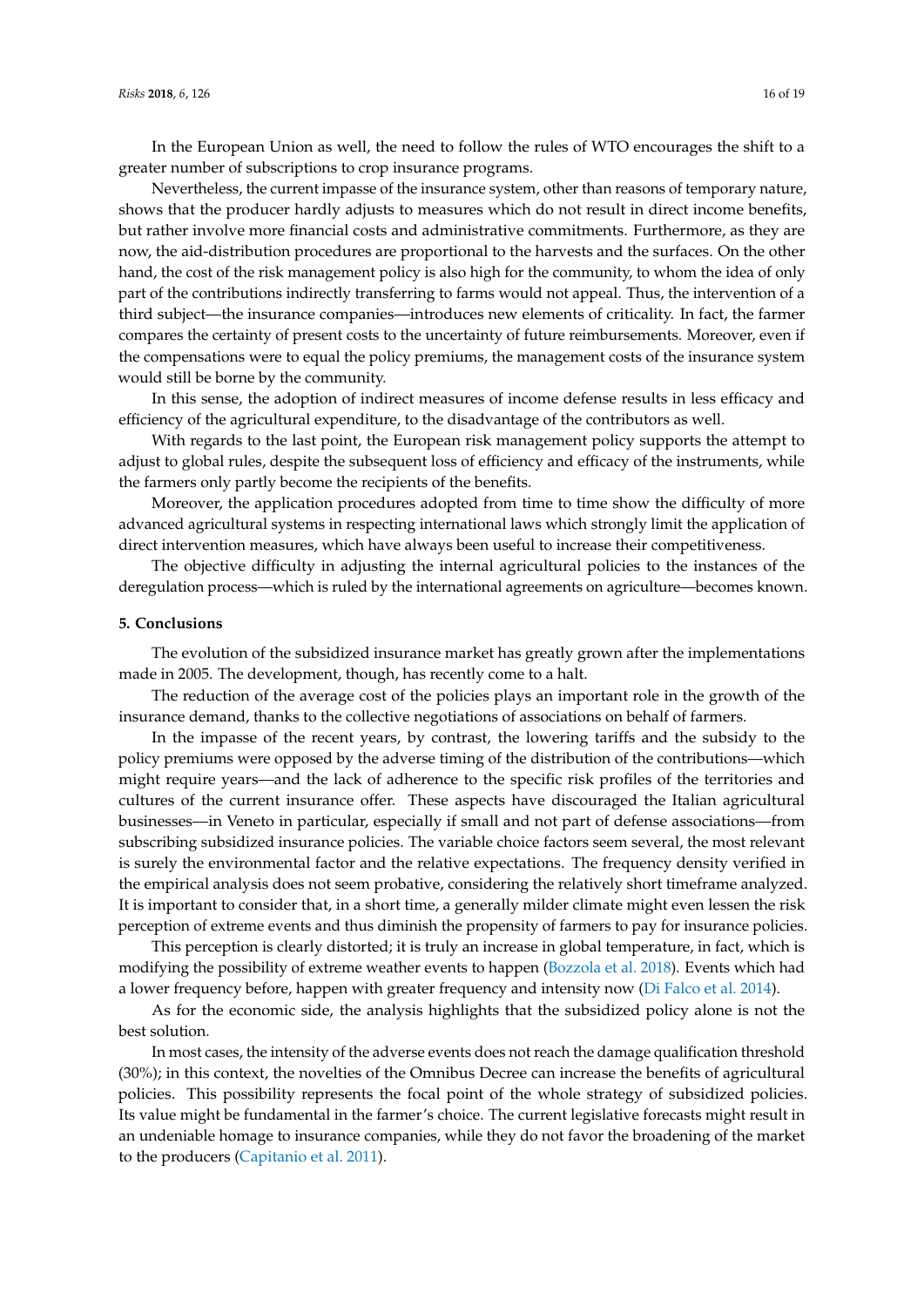to maximize the difference between earnings and costs leads him to reduce the outflows, implicitly risking the possible recurring loss of the harvest. The professional entrepreneur, on the contrary, identifies grapes as their main source of income and thus stipulates insurance coverage, as the best choice. The analysis confirms that the subsidized coverage alone is not the most adequate option anymore. The main conclusions allowed on a circumstantial basis prove that adhering to preferential programs implies the drafting of a supplementary policy. This aspect introduces the importance of considering the risk aversion of each

type of agricultural business, which can be further linked to the culture and income wallet of the agricultural families [\(Moschini and Hennessy](#page-18-7) [2001\)](#page-18-7). Instead, for major companies, with a more substantial transformation and commercial activity, the need to preserve the brand loyalty modifies the choice elements. Beside the insurance costs, other compensatory behaviors operate. In the case of scarce supply, such as the one that occurred in 2017, the preference not to get insured goes along with the purchase of grapes from producers exceeding

the procedural guidelines, often at discounted prices. In this case, the awareness of the information asymmetry in the wine market leads companies to reticent behaviors over the real size of the damage. This is estimated as lower than the market cost of a potential loss of the brand reputation. With the cover, uncertain future costs become fixed present expenses and that sophisticate the

evaluation process of the farmer, whose main aim remains the maximization of the income in the long run.

The intervention of public support modifies the optional parameters.

The reliability of public aid improves substantially with a supplementary policy. Not only does the winegrower take advantage of it, but rather the whole community, as the positive IES index highlights. Adherence to subsidized programs implies the stipulation of the supplementary coverage to minimize the loss function.

Insurance companies benefit from subsidized policies, as suggested by performance indicators. With the supplementary policy, however, they renounce to potential profits to stimulate the adhesion of the winemakers. However, in the highlighted lack of convenience in subscribing subsidized policies, the propensity to consider public subsidies for farmers an undue contribution to insurance companies remains prevailing.

The Omnibus Regulation predictions on the CAP medium-term revision tend to provide better measures regarding the producers' requests, forecasting, nevertheless, greater public resource investments. It is the loss-ratio index which suffers the most from it, with lower compensations than subsidies.

Considering this, the findings of the survey, even with the restrictions of the analytic approach, may constitute a circumscribed map for promising research developments on agricultural risk management. Research strands could be multiple, referring, for instance, to the different risk profiles of the farms, to variables linked to the allocation of factors and crop and income diversification, up to enlarge the studies to international agreements and to the improvement of advanced hedging instruments.

A pre-eminent line of research could focus on the development of innovative models of agricultural risk assessment. The identification of a fair level of policy premium with respect to the actual risk, in fact, involves all the players in the supply chain: farmers, insurance companies, policymakers, stakeholders.

The study could employ qualified actuarial instruments. Among these, the models of cluster analysis, fuzzy logic, multi-criteria analysis, which would be able to involve researchers of different disciplines, appear to be significant.

A possible answer to the current impasse of the agricultural insurance system might come also from index-based policies, introduced in 2018's Agricultural Insurance Plan. Because they erase the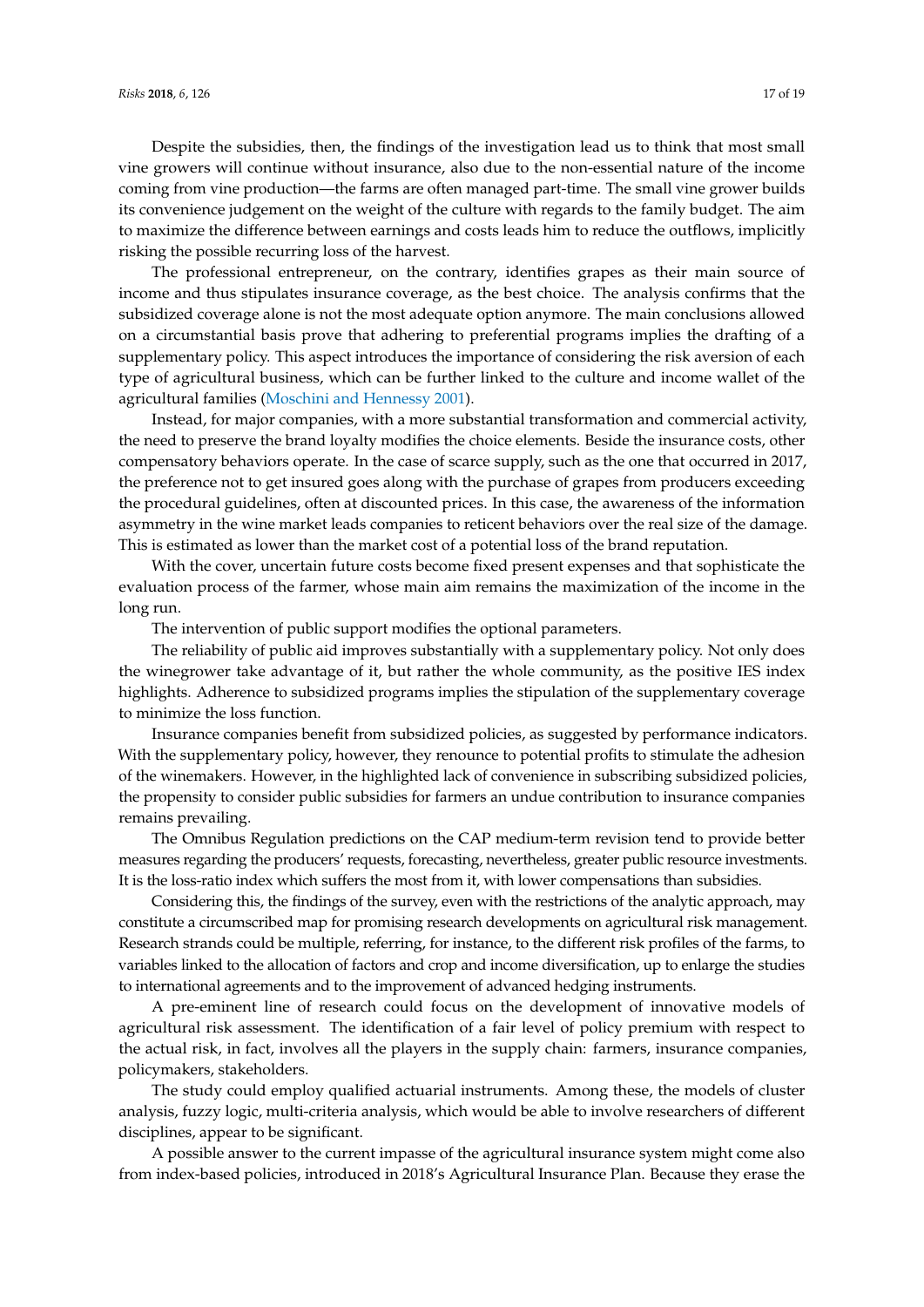issues of information asymmetry and cut down the expert-related costs, these policies might seem more purposeful and convenient to agricultural farms which are currently out of the insurance market.

**Author Contributions:** Introduction, the authors contribute equally; Section [2.1,](#page-2-0) F.C.; Section [2.2,](#page-4-0) A.D.P.; Section [2.3,](#page-7-0) A.D.P.; Section [3,](#page-9-1) A.D.P.; Section [4,](#page-11-1) F.C.; Conclusions, the authors contribute equally.

**Funding:** This research received no external funding.

**Acknowledgments:** The authors thank the reviewers for their valuable suggestions. We also want to thank the President of the Consortium of Defense of Treviso for the advice and the data provided.

**Conflicts of Interest:** The authors declare no conflict of interest.

## **References**

- <span id="page-17-13"></span>Andersen, Scott D., and Meredith Taylor. 2009. Brazil's WTO Challenge to U.S. Cotton Subsidies: The Road to Effective Disciplines of Agricultural Subsidies. *Business Law Brief* 6: 2–10.
- <span id="page-17-10"></span>ARPA. 2002. *About Climate Change*. Padova: Centro Meteorologico di Teolo, pp. 1–8.
- <span id="page-17-8"></span>Babcock, Bruce, and Chad E. Hart. 2005. *Influence of the Premium Subsidy on Farmers' Crop Insurance Coverage Decisions*. Publications 05-wp393. Ames: Center for Agricultural and Rural Development (CARD), Iowa State University, April.
- <span id="page-17-4"></span>Babcock, Bruce A. 2012. The Politics and Economics of the U.S. Crop Insurance Program. In *The Intended and Unintended Effects of U.S. Agricultural and Biotechnology Policies*. Chicago: University Press, pp. 83–112. ISBN 978-0-226-98803-0.
- <span id="page-17-16"></span>Bozzola, Martina, Emanuele Massetti, Robert Mendelsohn, and Fabian Capitanio. 2018. A Ricardian analysis of the impact of climate change on Italian agriculture. *European Review of Agricultural Economics* 45: 57–79. [\[CrossRef\]](http://dx.doi.org/10.1093/erae/jbx023)
- <span id="page-17-1"></span>Cafiero, Carlo, Fabian Capitanio, Antonio Cioffi, and Adele Coppola. 2006. Rischio, crisi e intervento pubblico nell'agricoltura europea. *Politica Agricola Internazionale* 4: 11–41.
- <span id="page-17-2"></span>Cafiero, Carlo, Fabian Capitanio, Antonio Cioffi, and Adele Coppola. 2007. Risk and Crises Management in the reformed European Agricultural Policy. *Canadian Journal of Agricultural Economics* 55: 399–590.
- <span id="page-17-0"></span>Capitanio, Fabian, and Antonio Cioffi. 2010. Gestione del rischio in agricoltura ed intervento pubblico: Evoluzione, sostenibilità e prospettive del sistema italiano. In *L'agricoltura oltre le crisi, XLVII Convegno SIDEA*. Milano: Franco Angeli, pp. 239–254. ISBN 9788856831078.
- <span id="page-17-11"></span>Capitanio, Fabian, M. D. C. Bielza, C. Cafiero, and F. Adinolfi. 2011. Crop insurance and public intervention in the risk management in agriculture: Does farmers really benefit? *Applied Economics* 43: 4149–59. [\[CrossRef\]](http://dx.doi.org/10.1080/00036846.2010.487823)
- <span id="page-17-17"></span>Di Falco, Salvatore, Felice Adinolfi, Martina Bozzola, and Fabian Capitanio. 2014. Crop Insurance as a Strategy for Adapting to Climate Change. *Journal of Agricultural Economics* 65: 485–504.
- <span id="page-17-6"></span>Enjolras, Geoffroy, Fabian Capitanio, and Felice Adinolfi. 2012. The demand for crop insurance: Combined approaches for France and Italy. *Agricultural Economic Review* 13: 5–22.
- <span id="page-17-7"></span>Gardner, Bruce L., and Randal A. Kramer. 1986. Experience with crop insurance programs. In *The United States: Crop Insurance for Agricultural Development: Issues and Experience*. Baltimore: Johns Hopkins University Press, pp. 195–223. ISBN 0-8018-2673-X.
- <span id="page-17-5"></span>Garrido, Alberto, and David Zilberman. 2008. Revisiting the demand for agricultural insurance: The Case of Spain. *Agricultural Finance Review* 68: 43–66. [\[CrossRef\]](http://dx.doi.org/10.1108/00214660880001218)
- <span id="page-17-12"></span>Glauber, Joseph. 2015. *Agricultural Insurance and the World Trade Organization*. Paris: International Food Policy Research Institute (IFPRI), Paper 01473, pp. 1–30.
- <span id="page-17-9"></span>Goodwin, Barry. 1993. An empirical analysis of the demand for crop insurance. *American Journal of Agricultural Economics* 75: 425–34. [\[CrossRef\]](http://dx.doi.org/10.2307/1242927)
- <span id="page-17-15"></span>Josling, Timothy. 2015. *Rethinking the Rules for Agricultural Subsidies*. Geneva: International Centre for Trade and Sustainable Development (ICTSD), World Economic Forum, 2015. pp. 1–13. ISSN 2313-3805.
- <span id="page-17-3"></span>Knight, Thomas O., and Keith Coble. 1997. Survey of US multiple crop insurance literature since 1980. *Review of Agricultural Economics* 19: 128–56. [\[CrossRef\]](http://dx.doi.org/10.2307/1349683)
- <span id="page-17-14"></span>Mahul, Olivier, and Charles Stutley. 2010. *Government Support to Agricultural Insurance: Challenges and Opportunities for Developing Countries*. Washington: World Bank, ISBN 978-0-8213-8217-2.